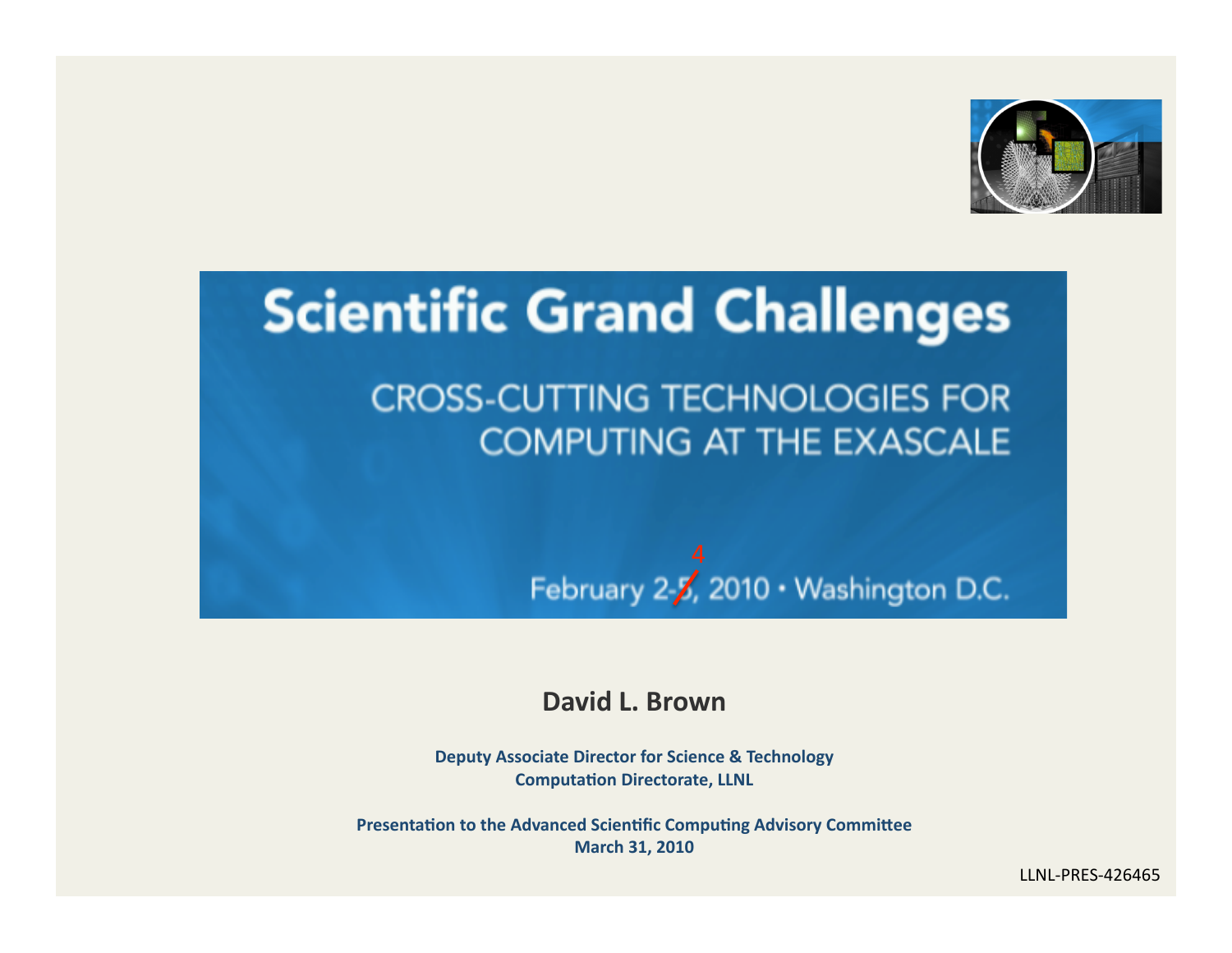### **What is required to deliver exascale** computational science by 2018?

#### **Workshop Objectives:**

- **Outline the R&D needed for co‐design of the exascale computational science environment**
- **Identify opportunities for "disruptive"** computational approaches for future **scien?fic discovery**
- **Produce a first cut at characteristics of** hardware/software system roadmap that **will meet science application needs over the next decade** 
	- Initial systems 2015 @ 100-300TF
	- Exascale systems in 2018

The cross-cutting workshop brought applied mathematicians and **Co-design** application developers into the discussion



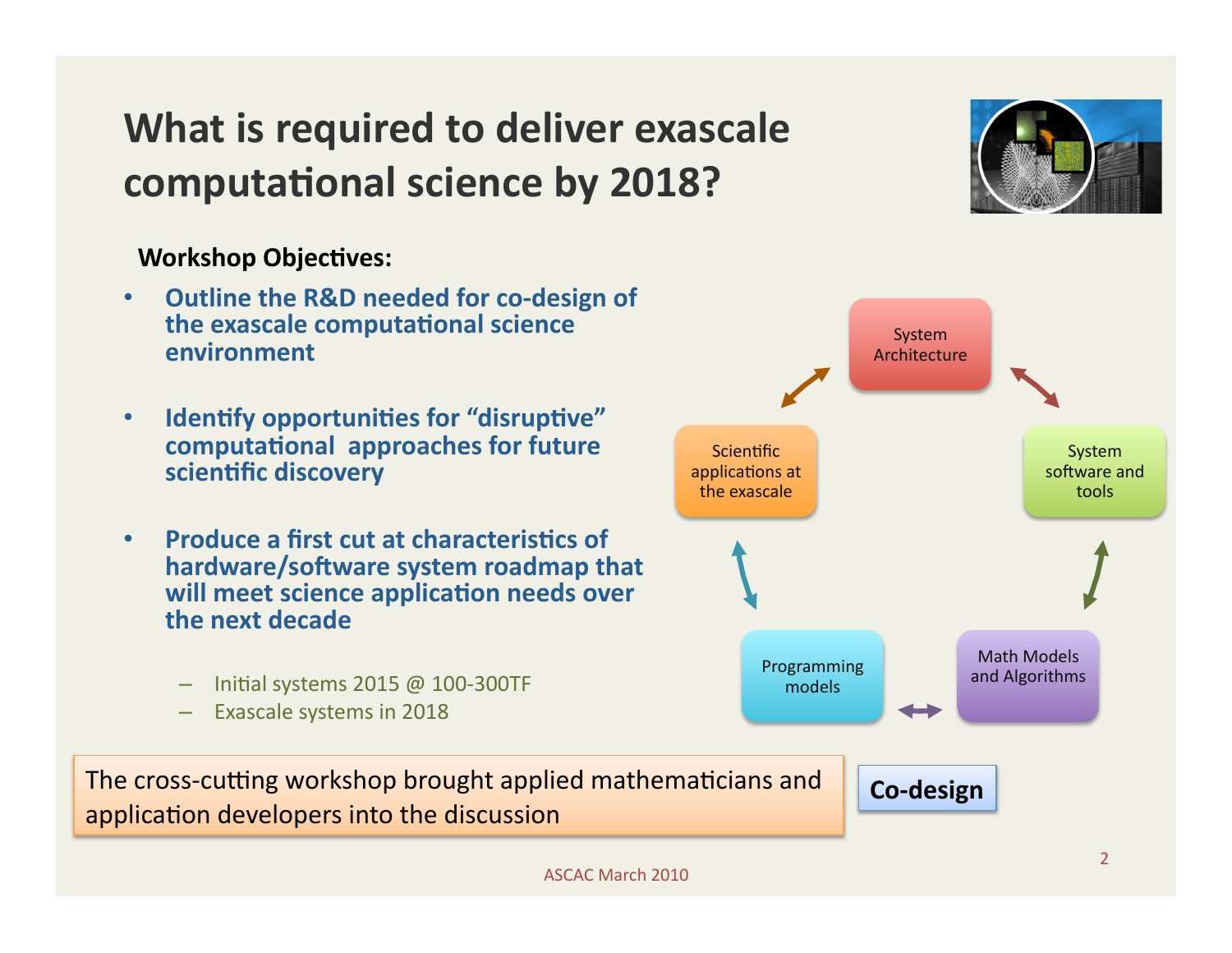# **Co‐design will be key for exascale scientific discovery by 2018**

- *Tightly‐coupled mul1‐disciplinary partnerships will ensure delivery*  of science applications on exascale  $platforms$
- *Transition to exascale will be as* **disruptive as transition from** *vector computing* 
	- *New programming paradigms required*
	- *Emphasis on physics fidelity and UQ*

#### • *Appropriate investments will be required*

- *ASC spent only 20% of \$\$ on hardware*
- *Significant investment in computer science and math research*
- *Significant investment in re‐design and re-write of applications codes*

ASCAC March 2010

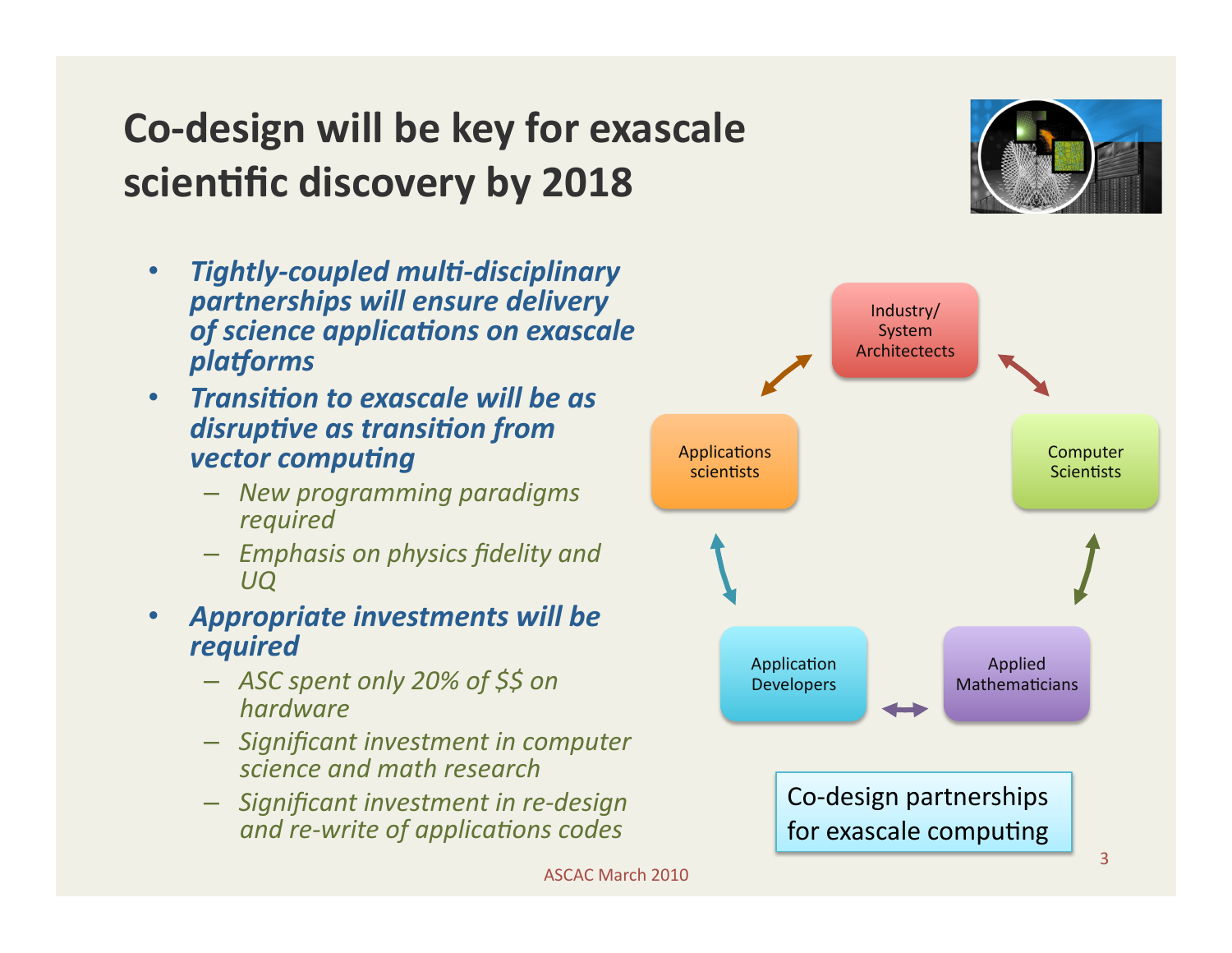### **The cross‐cut workshop was a co‐design**  "practice session"



- **Brought disparate computational science research communities together to understand exascale challenges** 
	- $-$  Applied mathematicians
	- Computer Scientists
	- Computer architects
	- Science application developers
	- Industry representatives
- **Breakout sessions successfully overcame communication barriers**
- Participants left the meeting with a deeper understanding **of each other's communities**
- **"Co‐design could really work!"**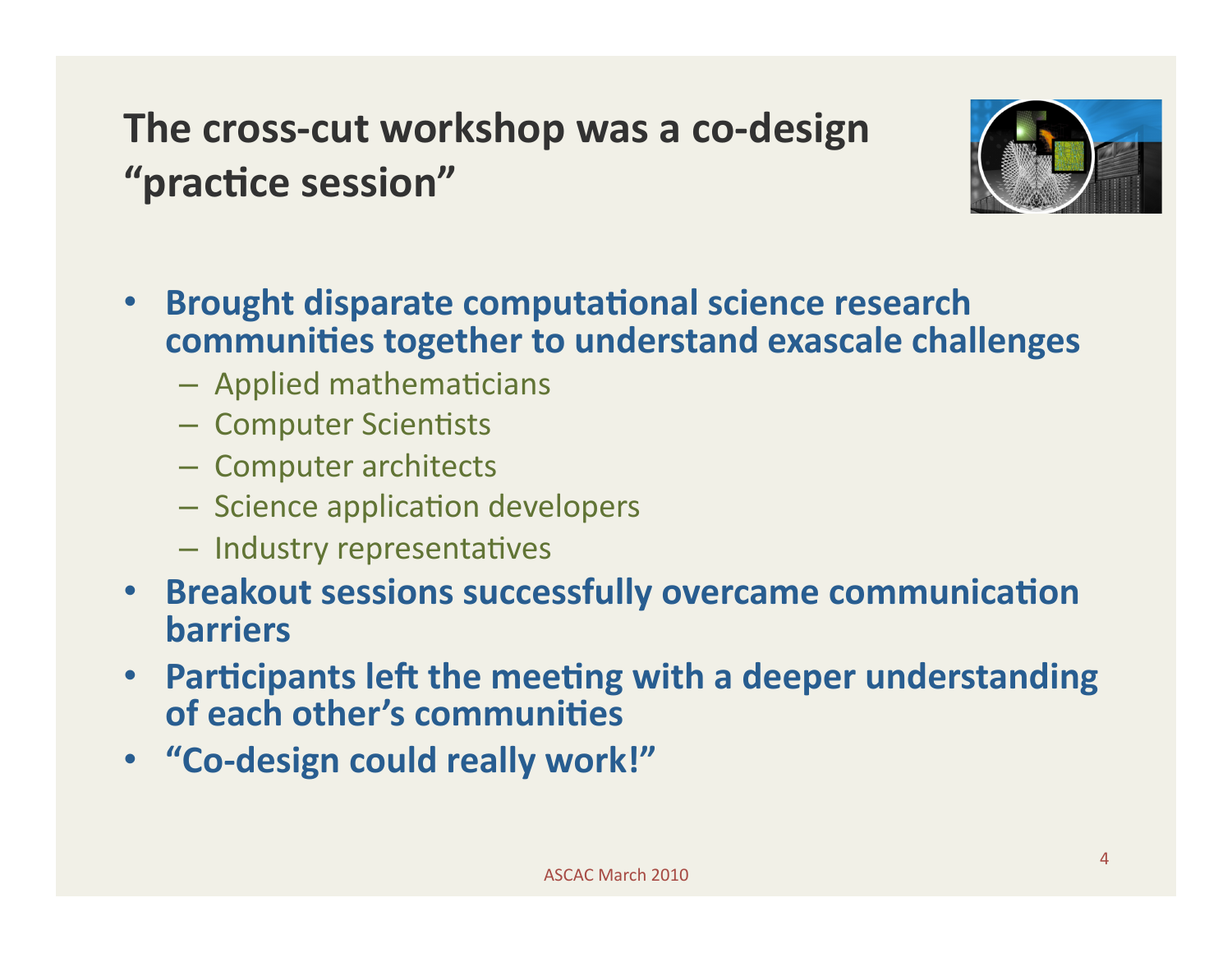### **Who and where are the co‐designers? What organizational changes are needed?**



- **Designers of extreme scale hardware must obtain a detailed understanding of the scientific challenges**
- A multi-disciplinary computational science culture has blossomed over **the past 15 years** 
	- Advanced Simulation and Computing (ASC) program used vertically integrated code teams to successfully deliver 3D simulation capability for the Stockpile Stewardship program
	- $-$  **SciDAC** program taught computational scientists to "collaborate or die"
	- $-$  **CSGF** prepares young computational scientists for HPC scientific discovery
	- $-$  Many applications developers will not be skeptical this time about the need for drastic re-writes of critical simulation codes
- **Organizational changes will be essential to meet the 2018 target** 
	- Co-location of co-designers ideal, but unlikely to be feasible
	- Vendor IP issues must be addressed
	- Early studies of how best to carry out co-design essential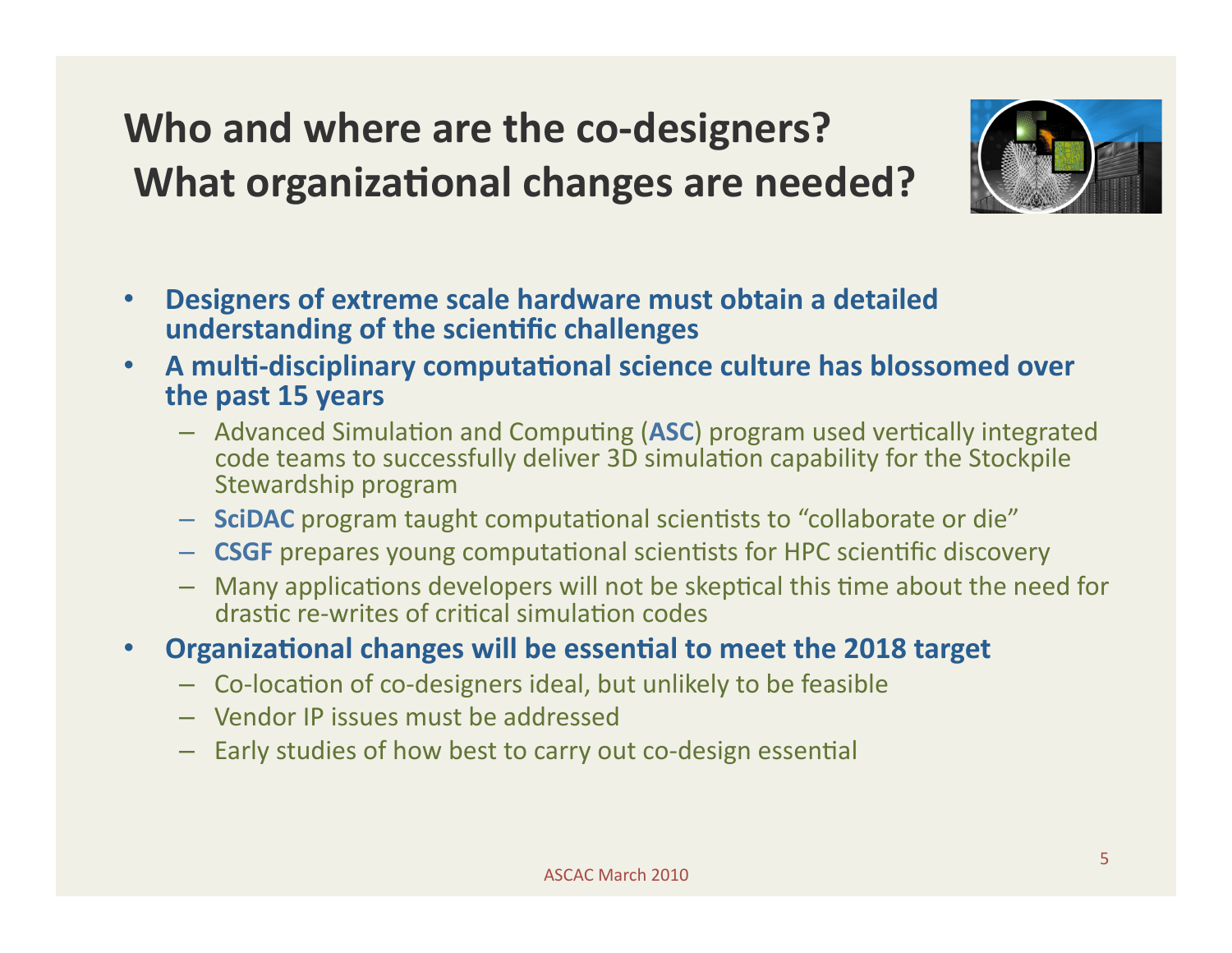#### **Breakout sessions addressed the three workshop themes**





- **Theme 1: Math models and algorithms** 
	- $-$  Impact of application needs and architectural developments on math models, algorithms and programming models
	- $-$  Impact of application, math model and algorithms needs on architectural development

#### **Theme 2: System Software**

- System software functionality required at exascale
- What tasks traditionally handled by systems software will need to be addressed elsewhere, e.g. resiliency handling?

#### • **Theme 3: Programming models and environment**

- What programming models and environments are needed?
- Will programming models provide suitable abstractions and tools for applications/algorithm needs? <sup>6</sup>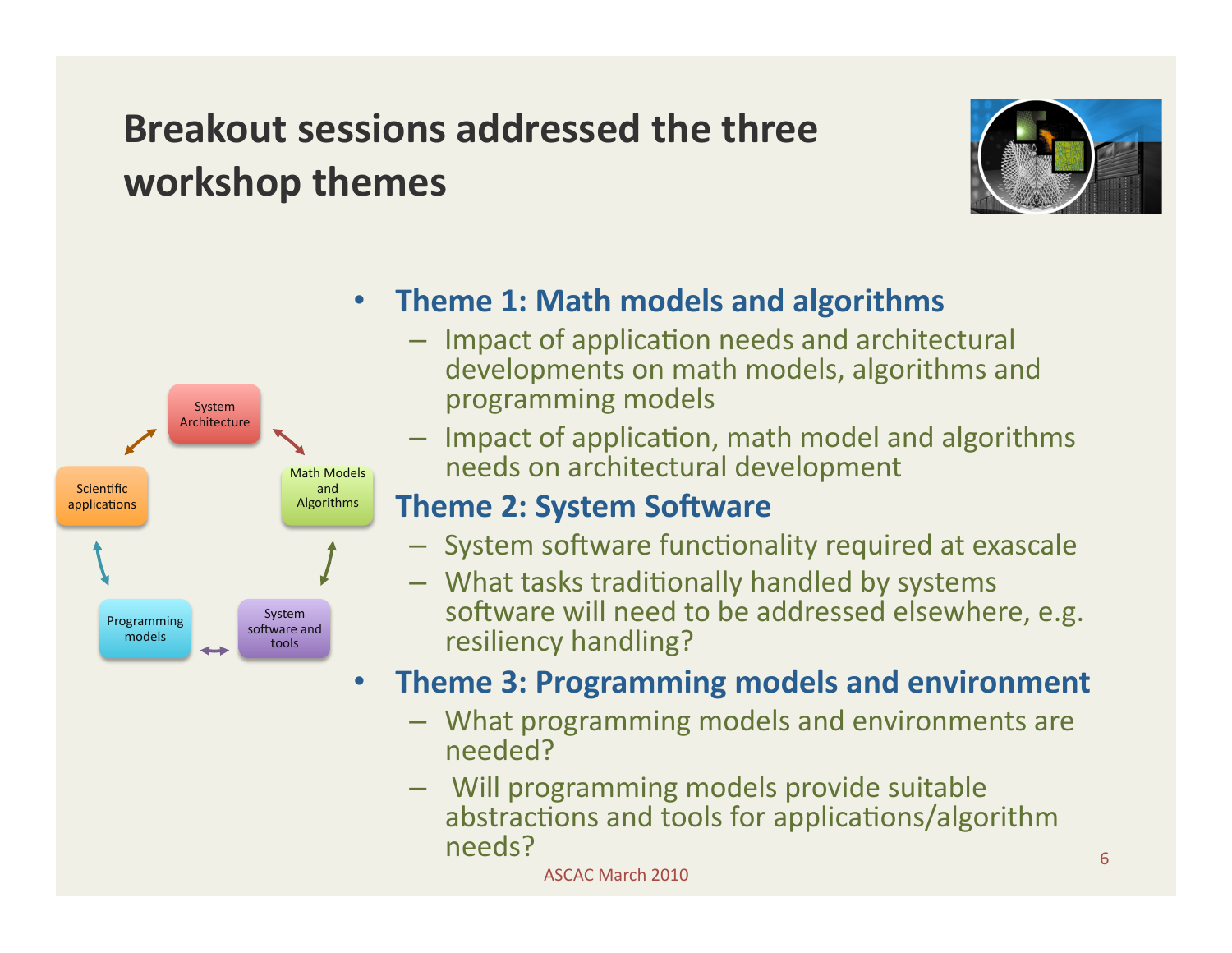#### **Six "math" areas were used to provide context for the discussions**



|                             | <b>Theme I</b> | <b>Theme II</b> | <b>Theme III</b> |
|-----------------------------|----------------|-----------------|------------------|
| A. PDEs I                   | Tuesday pm     |                 |                  |
| C. PDEs II                  | Tuesday pm     |                 |                  |
| D. UQ/<br>Stochastic        |                | Tuesday pm      |                  |
| E. Discrete<br>Math         |                | Tuesday pm      |                  |
| B. Data/<br>Visualization   |                |                 | Tuesday pm       |
| F. Solvers/<br>Optimization |                |                 | Tuesday pm       |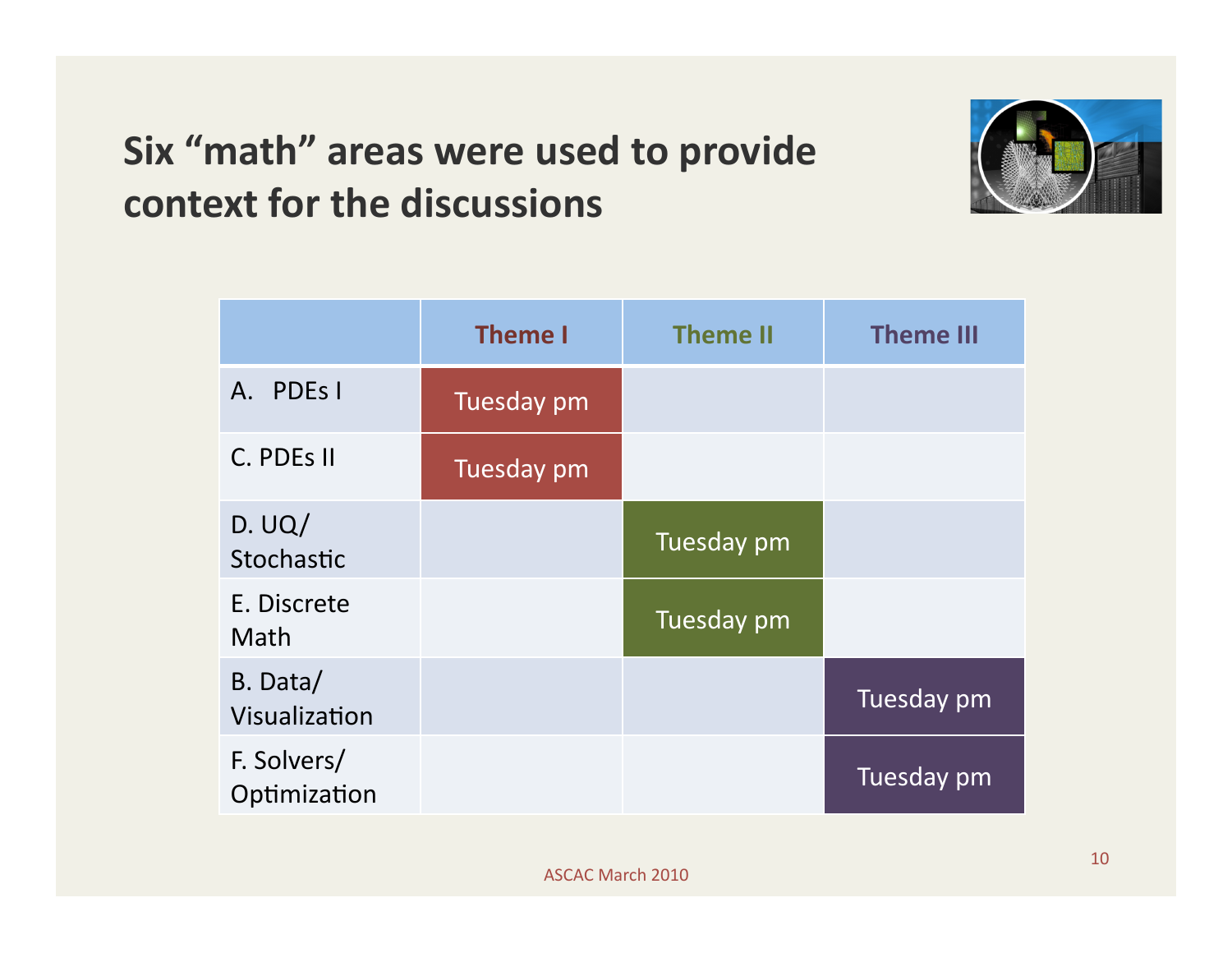#### **Six "math" areas were used to provide context for the discussions**



|                             | <b>Theme I</b> | <b>Theme II</b> | <b>Theme III</b> |
|-----------------------------|----------------|-----------------|------------------|
| PDE <sub>s</sub> I<br>A.    |                | Wednesday am    |                  |
| C. PDES II                  |                | Wednesday am    |                  |
| D. UQ/<br>Stochastic        |                |                 | Wednesday am     |
| E. Discrete<br>Math         |                |                 | Wednesday am     |
| B. Data/<br>Visualization   | Wednesday am   |                 |                  |
| F. Solvers/<br>Optimization | Wednesday am   |                 |                  |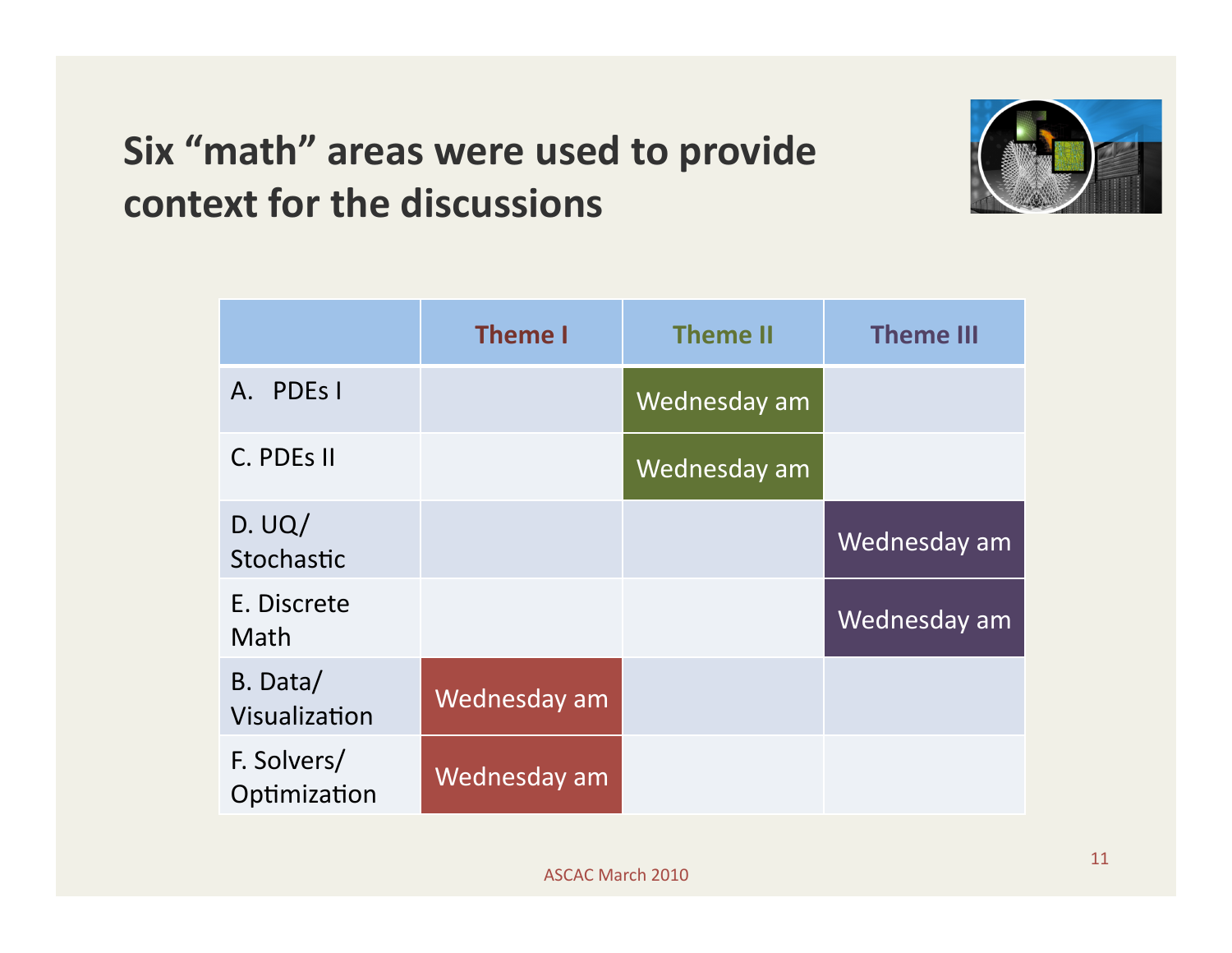#### **Six "math" areas were used to provide context for the discussions**



|                             | <b>Theme I</b> | <b>Theme II</b> | <b>Theme III</b> |
|-----------------------------|----------------|-----------------|------------------|
| PDE <sub>s</sub> I<br>A.    |                |                 | Wednesday pm     |
| C. PDES II                  |                |                 | Wednesday pm     |
| D. UQ/<br>Stochastic        | Wednesday pm   |                 |                  |
| E. Discrete<br><b>Math</b>  | Wednesday pm   |                 |                  |
| B. Data/<br>Visualization   |                | Wednesday pm    |                  |
| F. Solvers/<br>Optimization |                | Wednesday pm    |                  |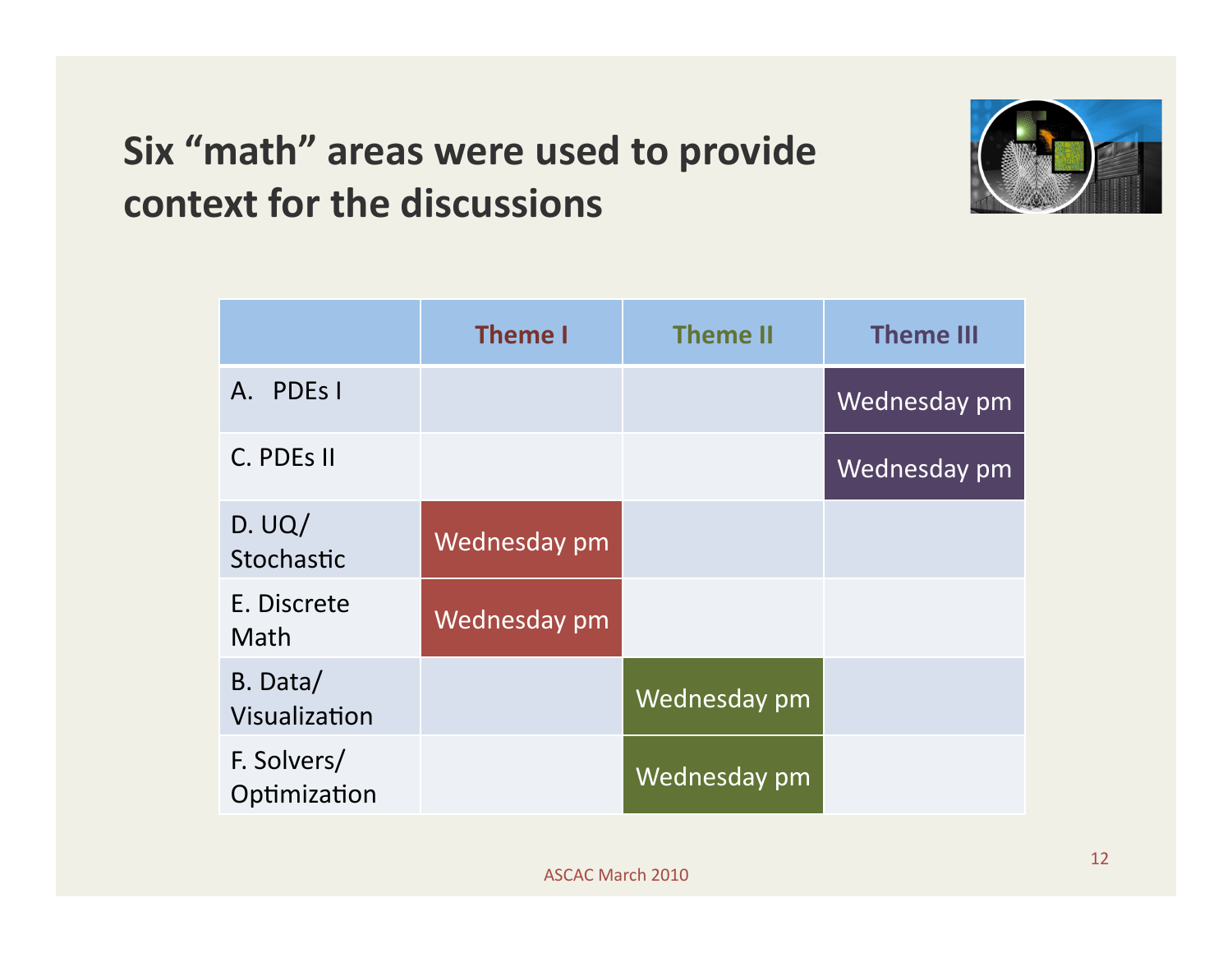# **Final sessions synthesized results for each theme**



|                             | <b>Theme I</b> | <b>Theme II</b> | <b>Theme III</b>   |  |  |  |
|-----------------------------|----------------|-----------------|--------------------|--|--|--|
| A. PDEs I                   |                |                 |                    |  |  |  |
| C. PDEs II                  | David Keyes    |                 |                    |  |  |  |
| D. UQ/<br>Stochastic        |                | Pete Beckman    |                    |  |  |  |
| E. Discrete<br>Math         |                |                 | <b>Jeff Vetter</b> |  |  |  |
| B. Data/<br>Visualization   |                |                 |                    |  |  |  |
| F. Solvers/<br>Optimization |                |                 |                    |  |  |  |

Thursday afternoon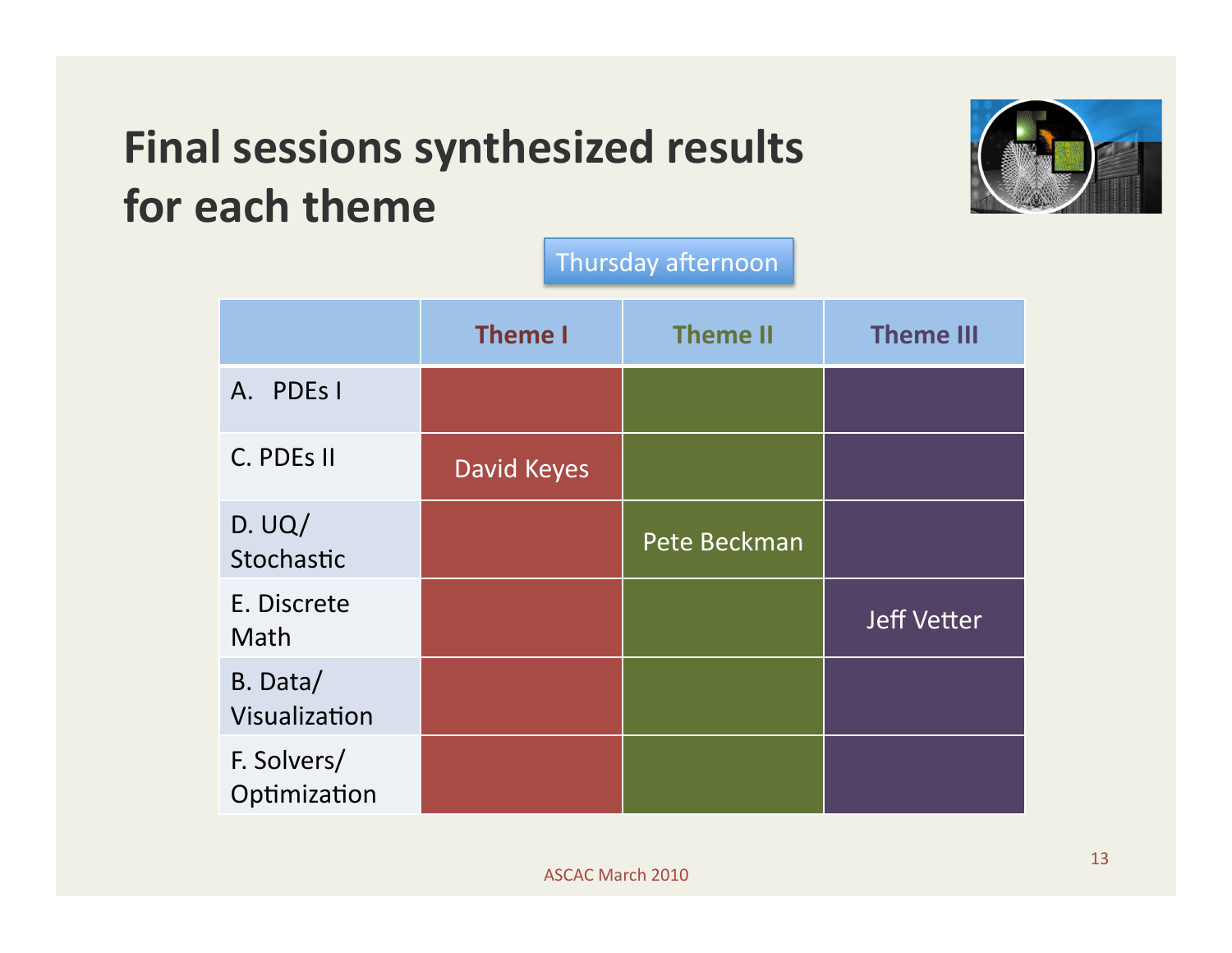

# **FINDINGS**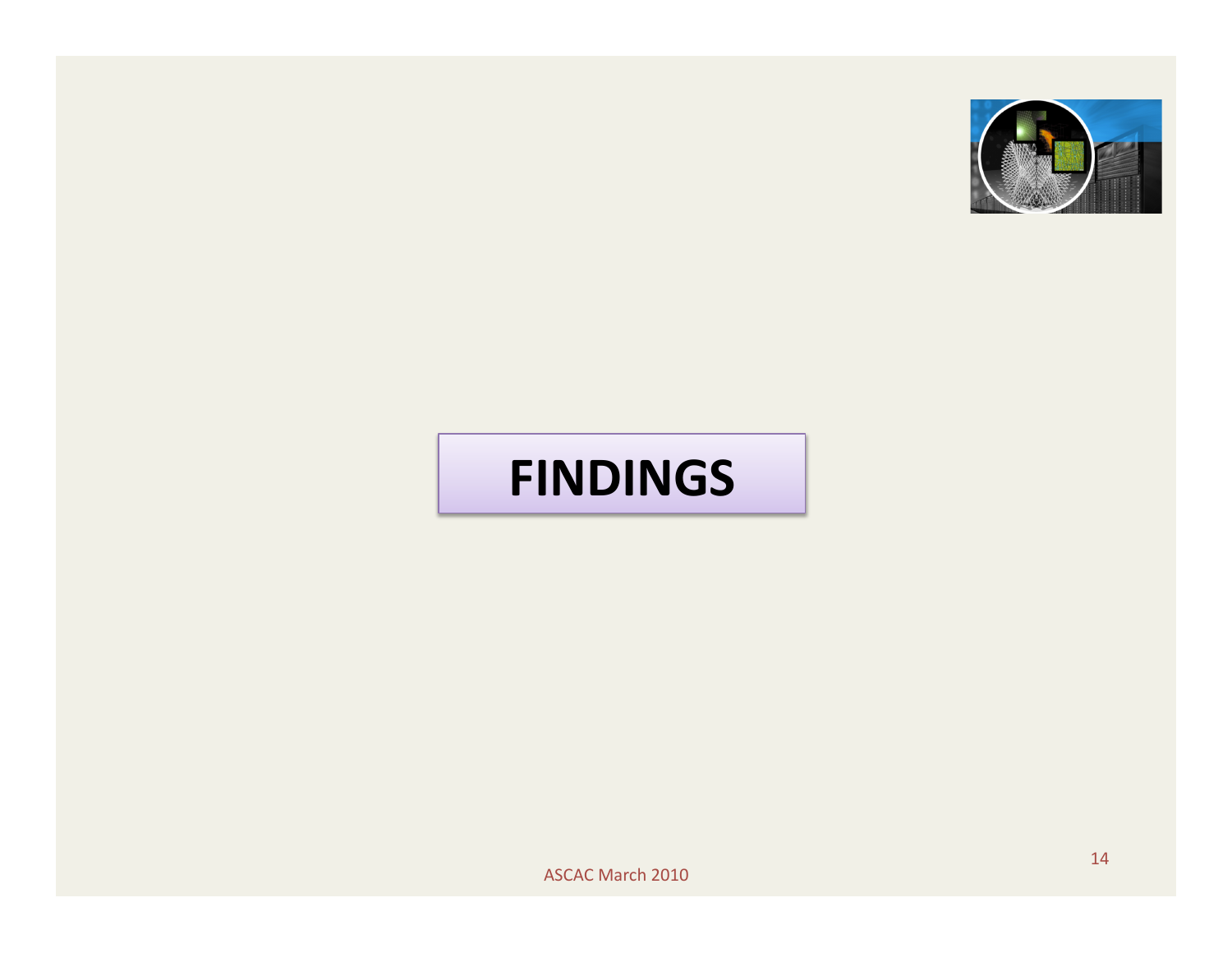#### **Exascale ≠ Petascale X 1000**



- **Traditionally, PDE-based applications have expected 10x increase** in resolution with each 1000x increase in compute capability, but *not this 1me:*
	- We won't have 1000x the memory available
	- The processors won't be 10x faster
	- $-$  Proportionally, we won't be able to move as much data on or off each processor
	- $-$  Introduction of massive parallelism at the node level is a significant new challenge (MPI is only part of the solution)
- However, exascale computing is an opportunity for...
	- *More Fidelity:* Incorporate more physics instead of increased resolution
	- $-$  **Greater Understanding:** Develop uncertainty quantification (UQ) to establish confidence levels in computed results and deliver predictive science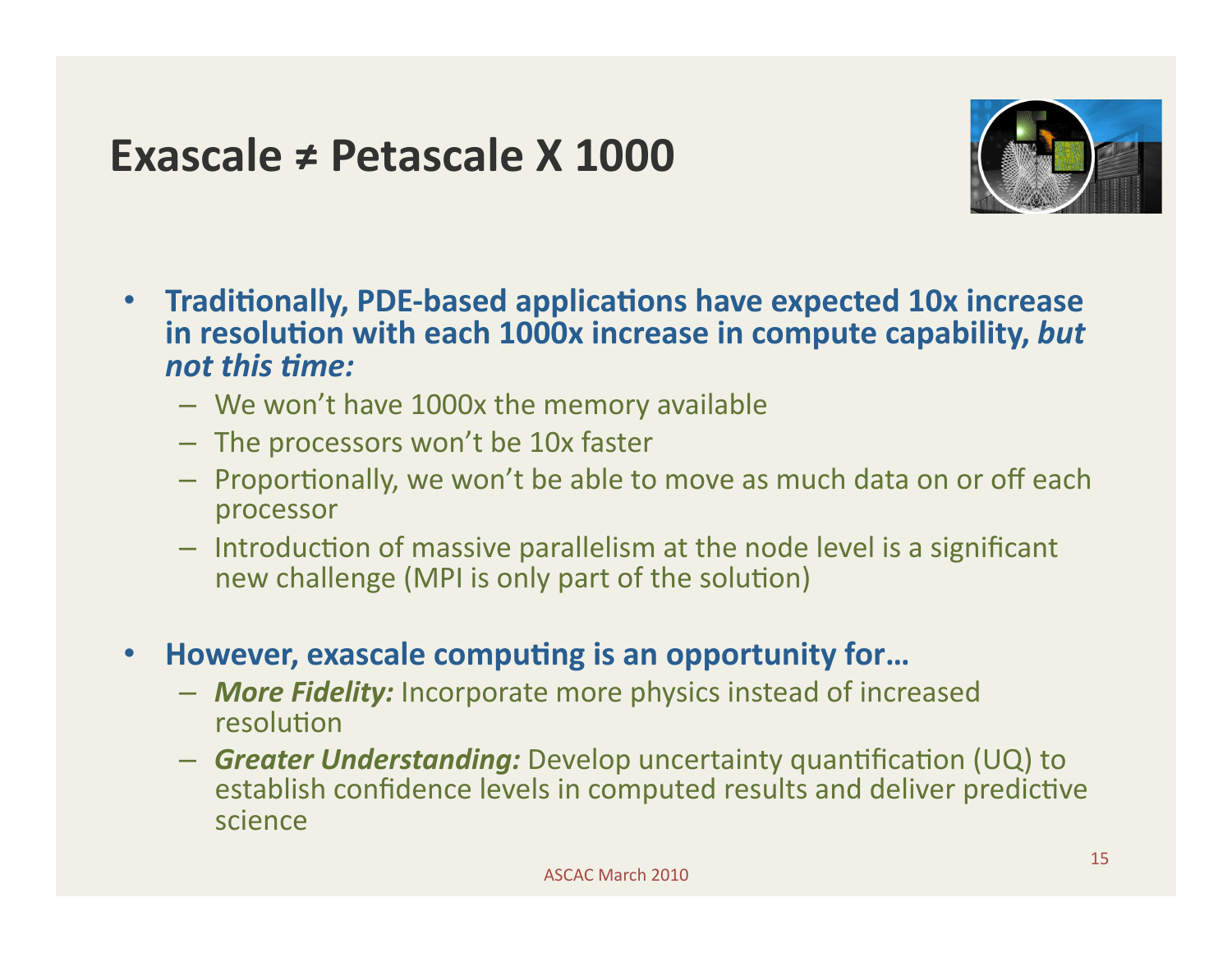### **Uncertainty Quantification will permeate the exascale**



- *UQ is the end‐to‐end study of accuracy and reliability of scien1fic inferences*
- **Large ensemble calculations will have dynamic resource allocation requirements significantly different than traditional applications**
- **Traditional space-shared, batch-scheduled usage unlikely** to be effective for UQ or new multi-physics codes
- **Client/server model for UQ requires a different failure model (OK for clients to fail)**
- **Significant code redesign a likely requirement in general opportunity to embed UQ in exascale applications**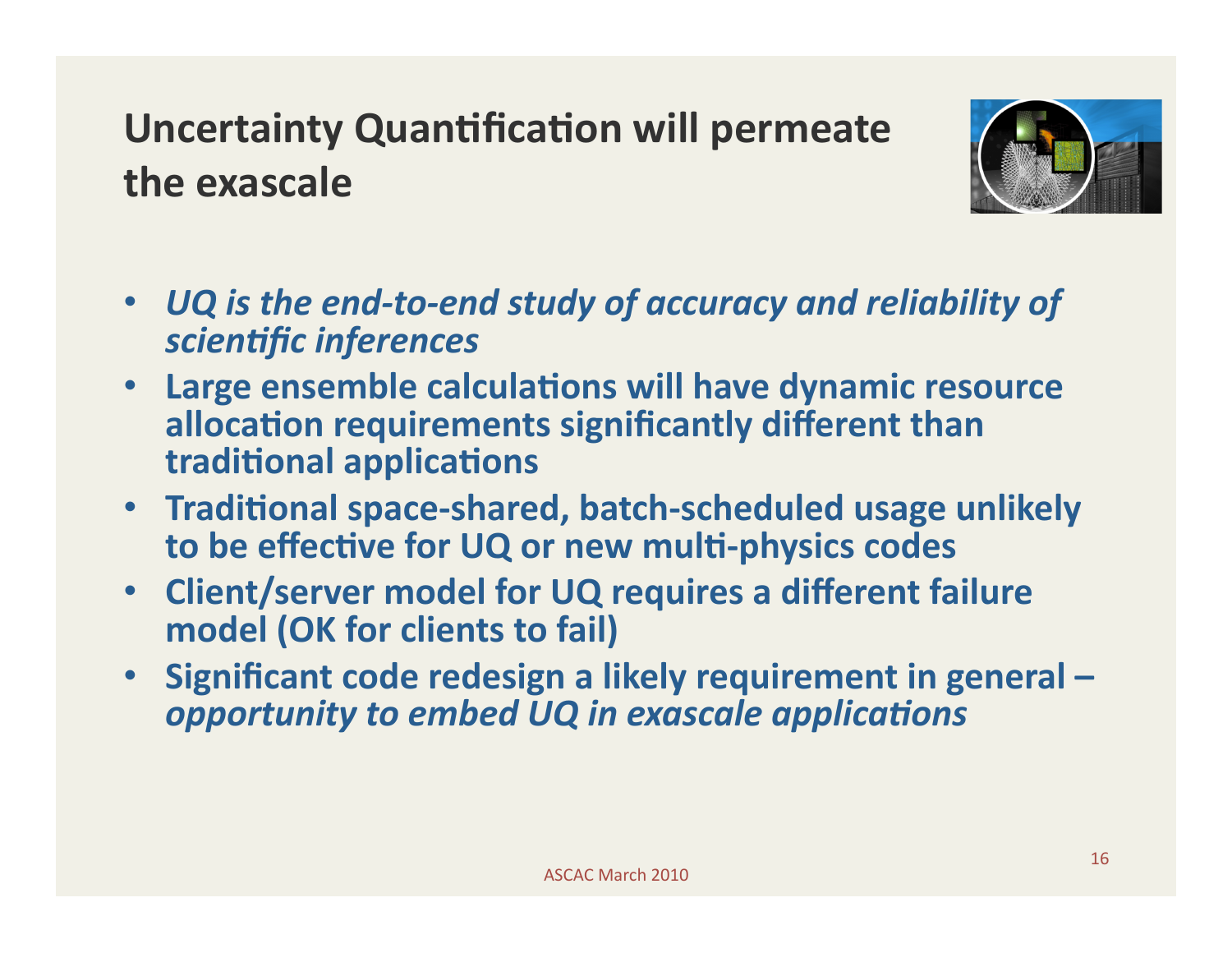# **Understanding characteristics of PDE solvers important for co‐design**



- Domain decomposition with nearest-neighbor communication **patterns**
- **Elliptic solvers: smaller, non-local communication patterns** 
	- Frequent nearest-neighbor communications, less frequent messages to farthest neighbors
	- Frequent, Small global reductions (1000's/timestep)
- **Network performance needed:** 
	- Low latency
	- High bandwidth
	- High message rate for point-to-point and collective communication operations
	- Highly desirable that physical topology of machine matches communication patterns (optimize performance by reducing network contention)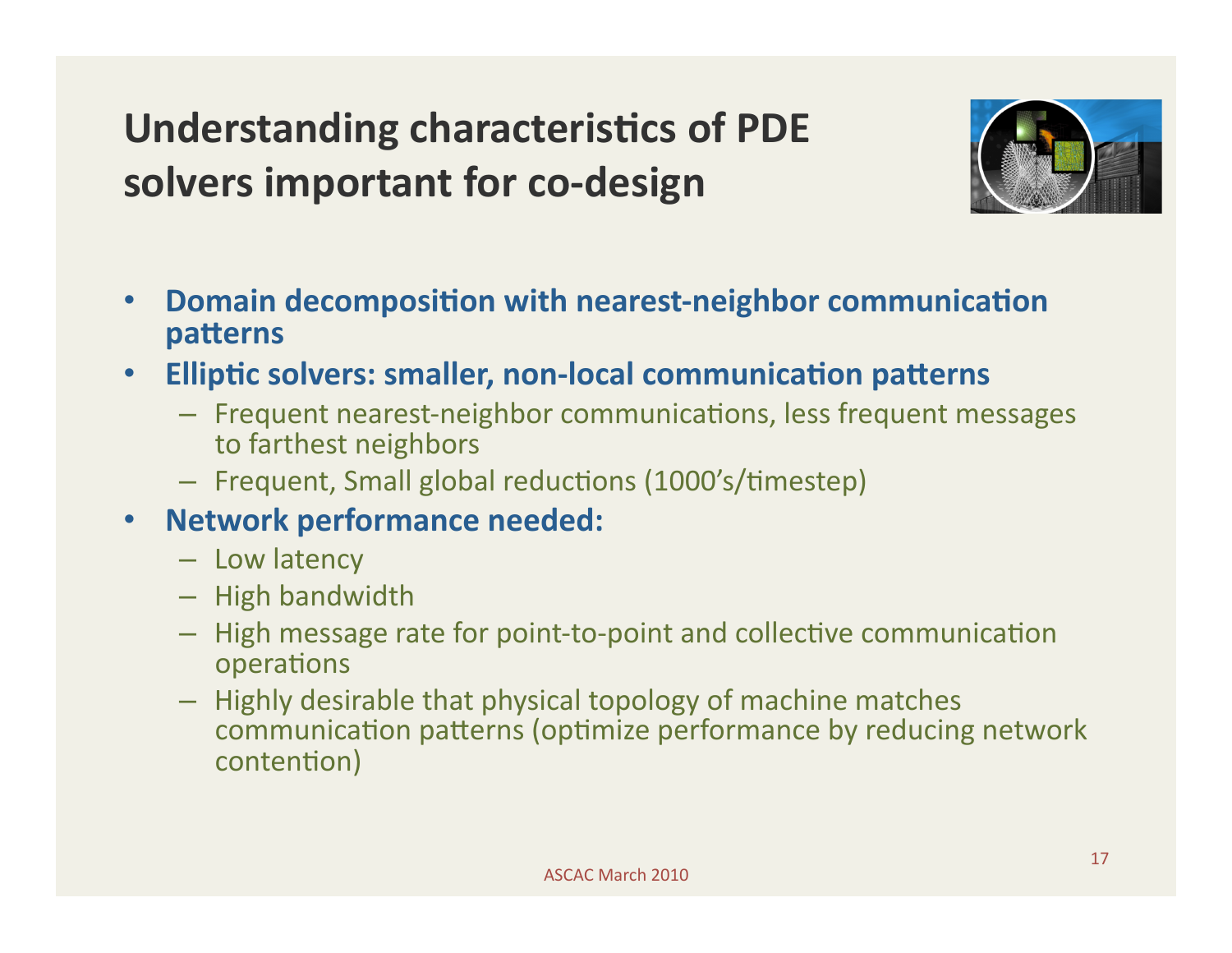### **Memory management will be key in PDE applications**



- **Memory hierarchy becomes deeper and more complex at exascale**
- **Inadequate tools and interfaces to hint, manage and control memory for**  run-time systems
- **Fine‐grain, node‐level parallelism in PDE solvers could exploit a hierarchical two‐level machine/programming model**
- Want system software that can exploit spatial/temporal locality hints from application code
- Cache is energy-expensive alternative fast local memory access **approaches for performance and energy savings**
- **Low-cost thread create/destroy essential for performance** 
	- Global namespace for threads as first‐class objects
	- Research needed to find best threading model
	- Threads > processing elements might help hide memory latency
	- Adaptive nature of modern solvers requires a dynamic threading model/ system software support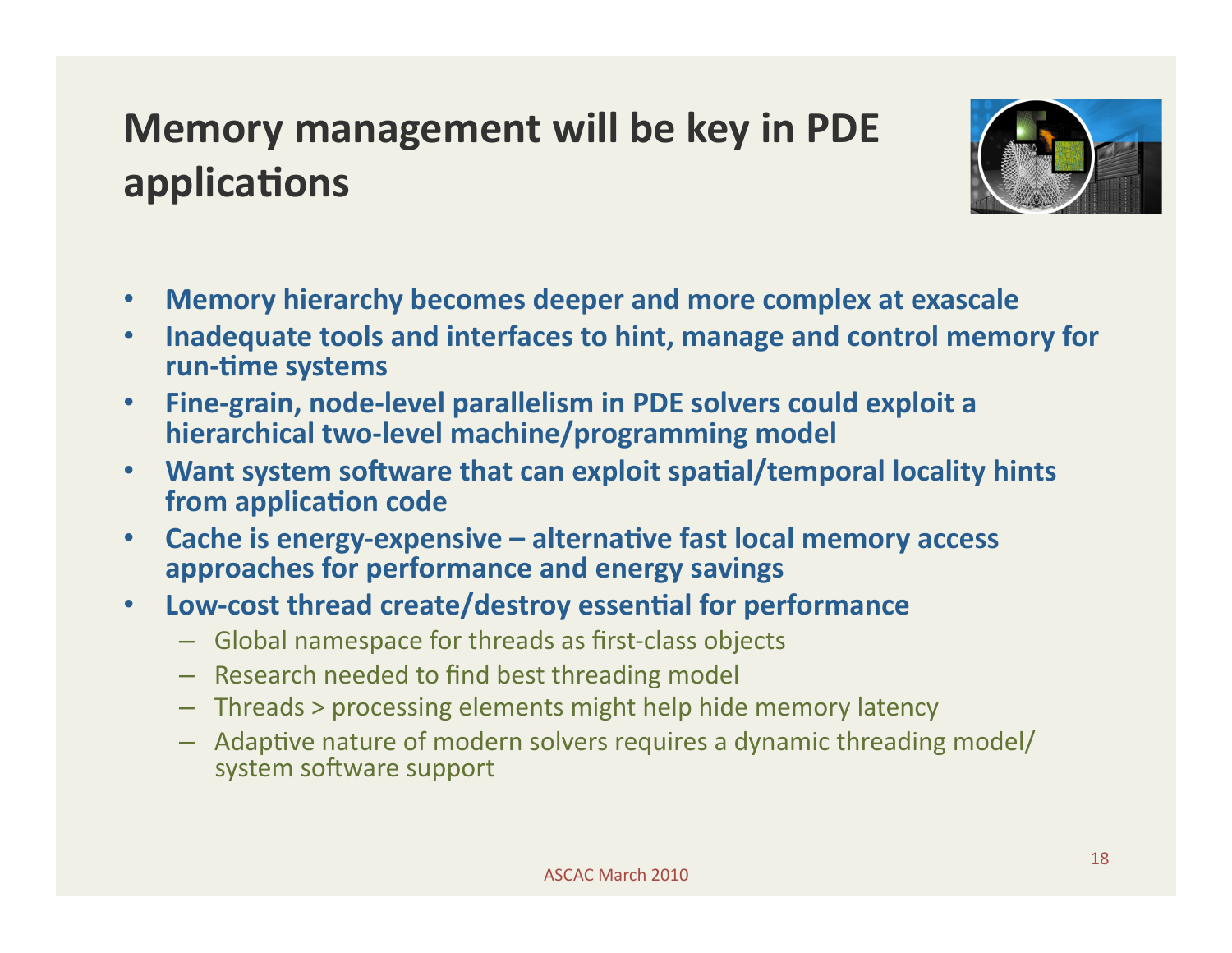## **More dynamic control of system resources will be required at exascale**



- **Adaptive run-time systems could address** 
	- Dynamic load balancing
	- Dynamic power allocation, e.g. to network vs. cpu
	- Ability to reconfigure around faults
	- Dynamic resource requirements
- **Programming model support for dynamic control** 
	- Dynamic load‐balancing abstractions
	- Language support for dynamic control of resources
	- Methods to record control flows of execution and data to allow reverse computation in adjoint mehtods (UQ)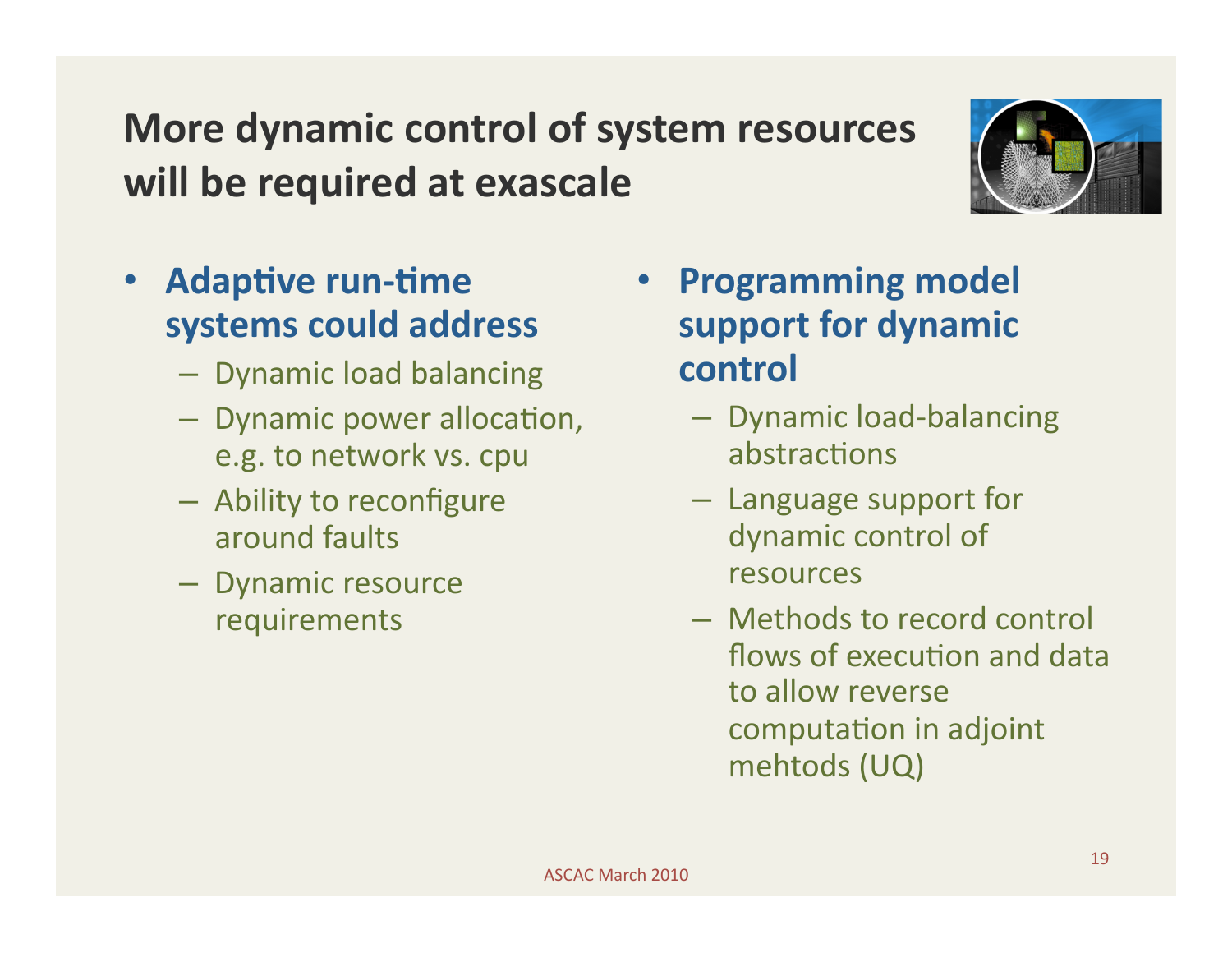# **Applications must care more about fault tolerance and resilience**



- **Checkpoint‐restart won't scale with current storage systems; use NVRAM instead?**
- **Co‐design will be required to develop standard fault management API**
- **Application-specific fault recovery likely**
- **Consider local recovery from faults**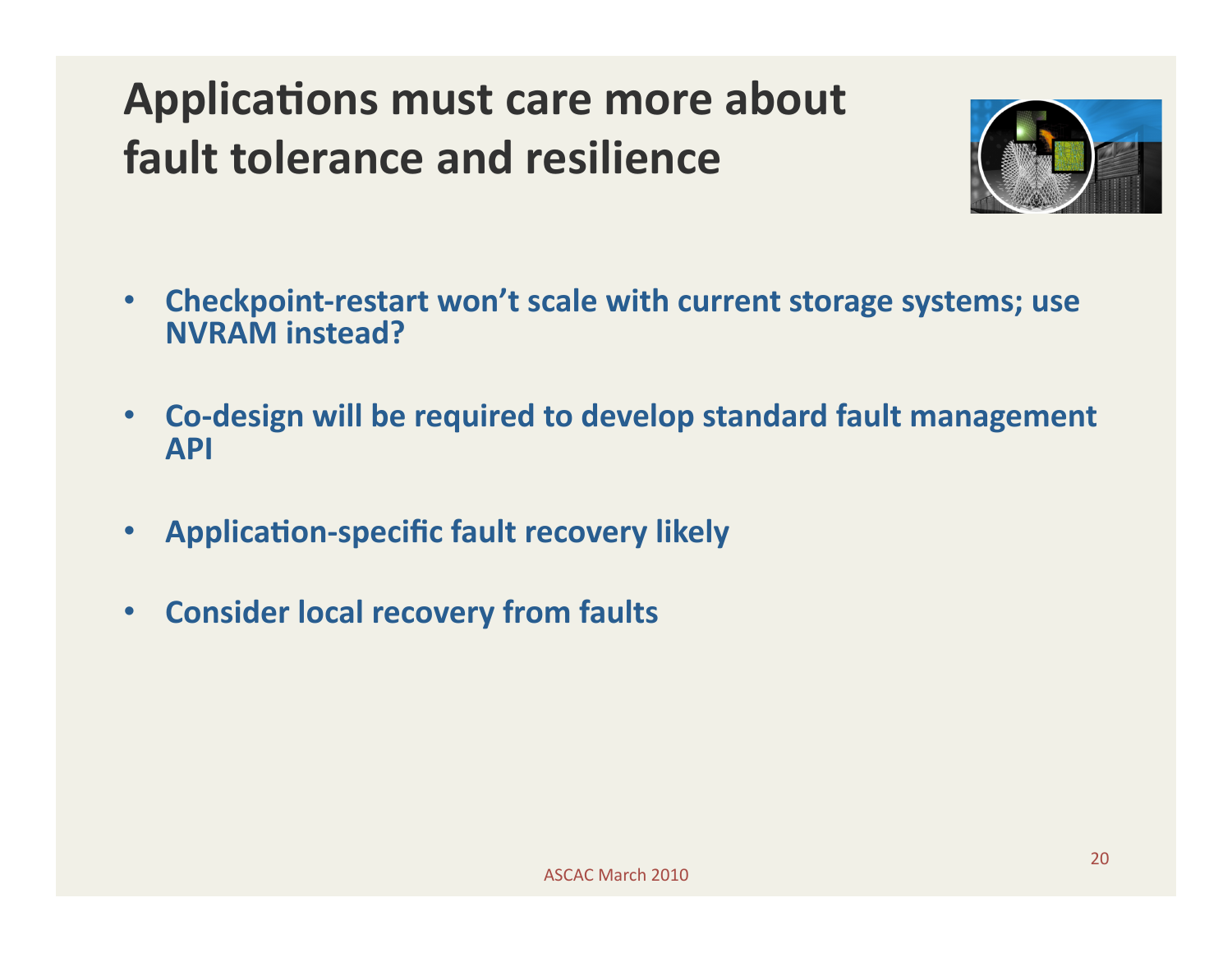### **Discrete math applications will challenge exascale machines**



- **Large amount of irregular data movement, few FLOPS**
- Adaptive runtime will be important:
	- Resource profile is typically dynamic
	- Dynamic load balancing on a node required
- **Energy efficiencies could be achieved with**  dynamic power allocation between FLOPS or **data movement**
- **Need ability to efficiently handle irregular data**
- **Co-design opportunities:** 
	- Discrete event simulators for exascale architectures
	- Use graph algorithms for task scheduling on nodes and across nodes

Graph theory Integer programming Combinatorial optimization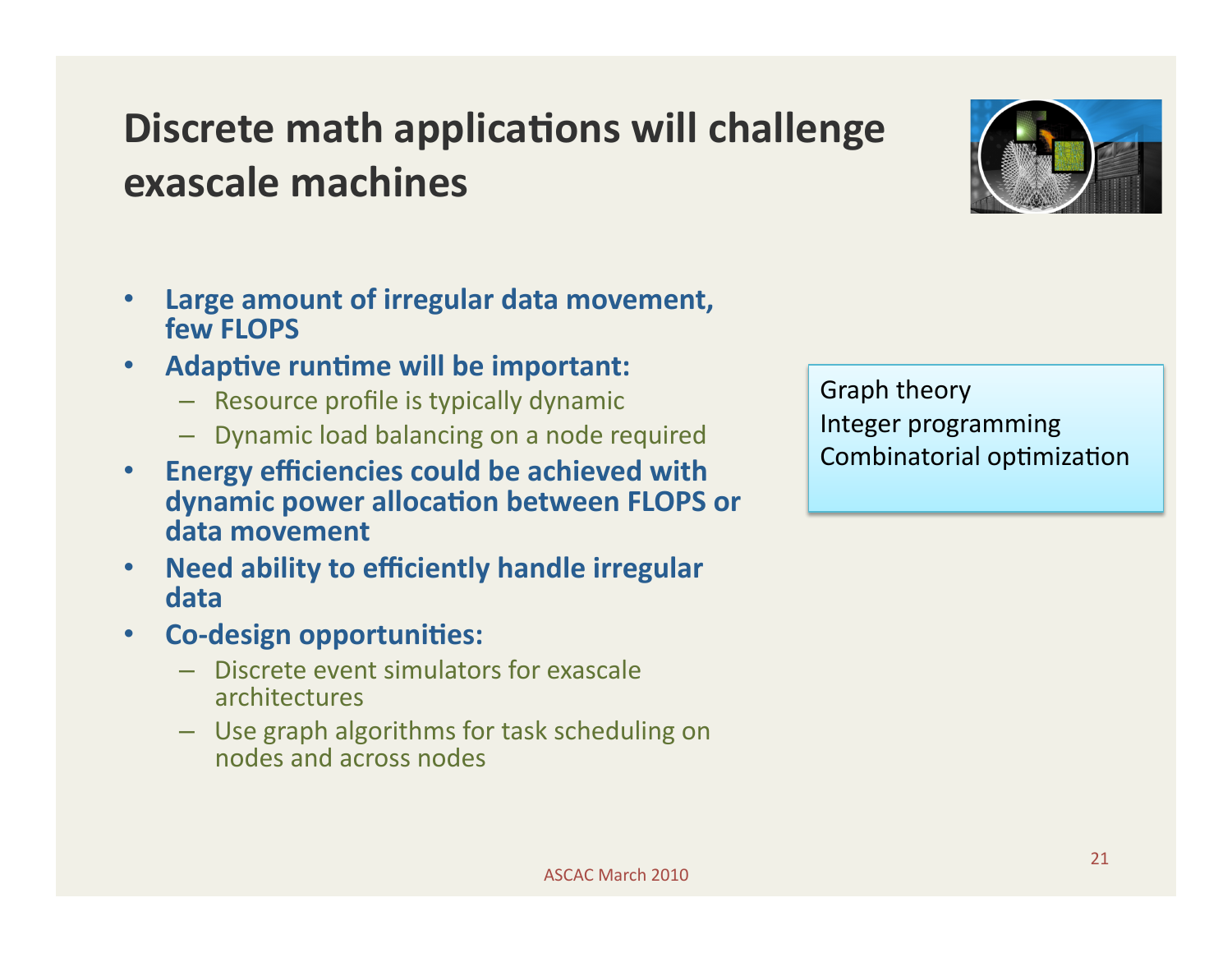# **Familiar system support issues will be even more challenging at the exascale**



- **File system scalability and robustness will continue to be the weakest link at the exascale**
	- Codes must do more in‐situ analysis needed to compensate for I/O limitations

#### • **Hierarchical debugging tools will be needed**

- Sophisticated single-node debugger
- Debugger for 10,000 nodes
- Large‐scale debugger a research challenge

#### • **Performance tools are not keeping up with largest machines**

- Results in an understanding gap as we approach exascale
- Existing performance tools don't address heterogeneous architectures
- $-$  Research needed to develop vertically integrated performance analysis tool for exascale applications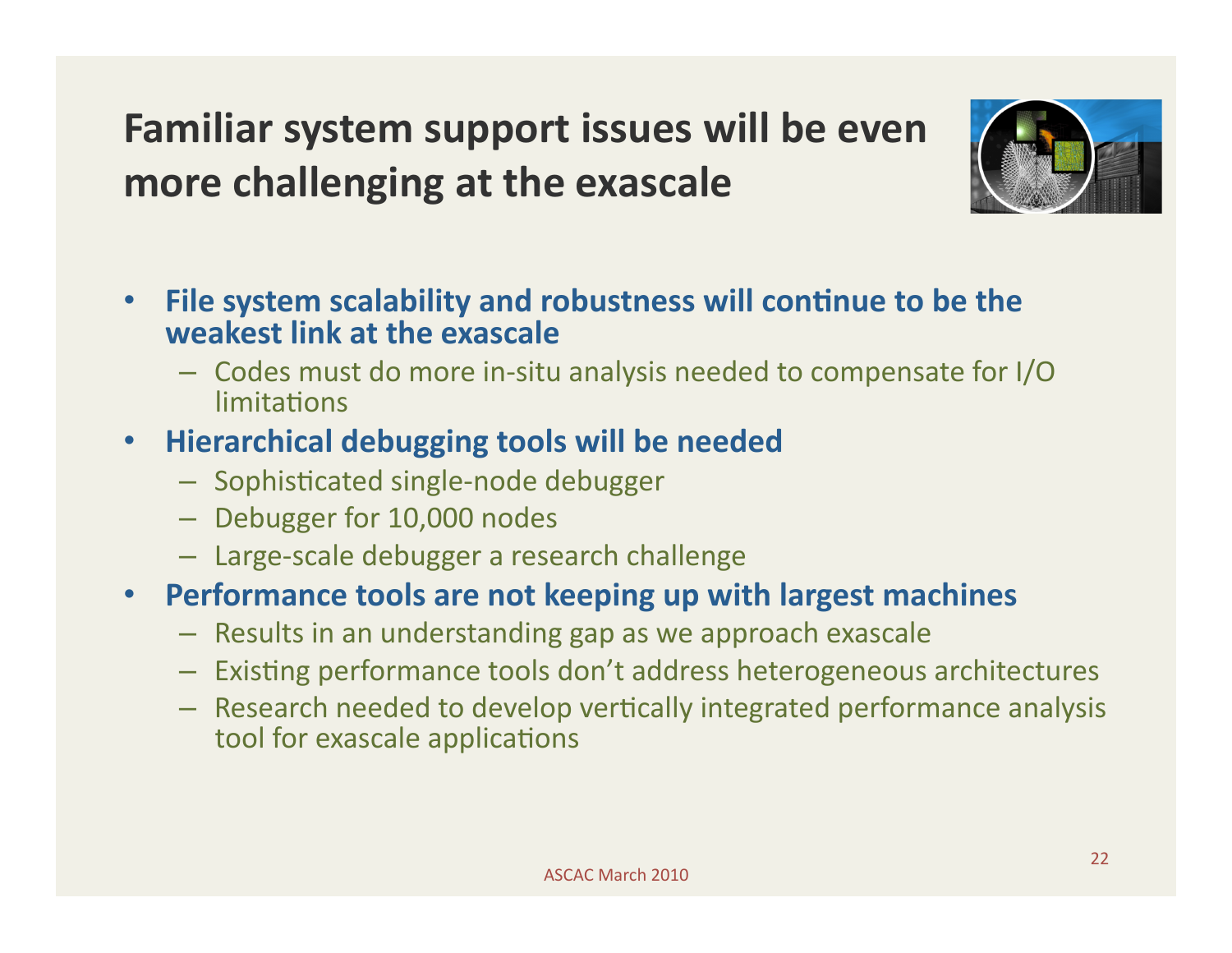# **Opportunity for compilers to support**  heterogeneous and multi-core processors



- **Leverage recent advances in compiler technology (e.g. ROSE)**
- Compilers hide complexity of underlying instruction sets, **some parallelism**
- **Optimizations:** 
	- language keywords,
	- $-$  annotations
	- $-$  runtime adaptation
	- profile-guided optimization

#### • New opportunities:

- power management
- small memory capacities
- resiliency
- interoperability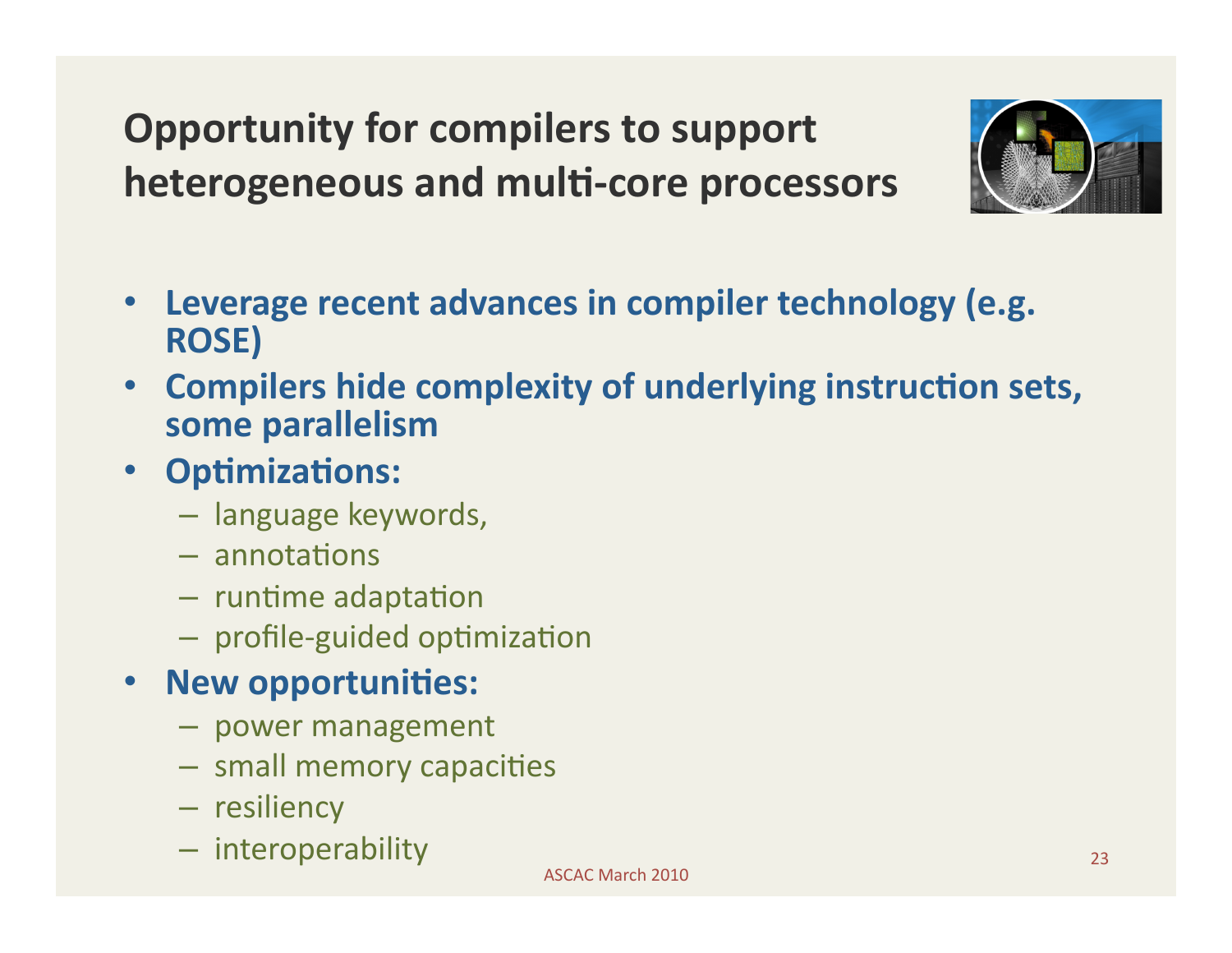**Preliminary panel findings are grouped into three categories** 



- **2. R&D for Programming Models to support exascale computing**
- **3. R&D for System Software at the exascale**

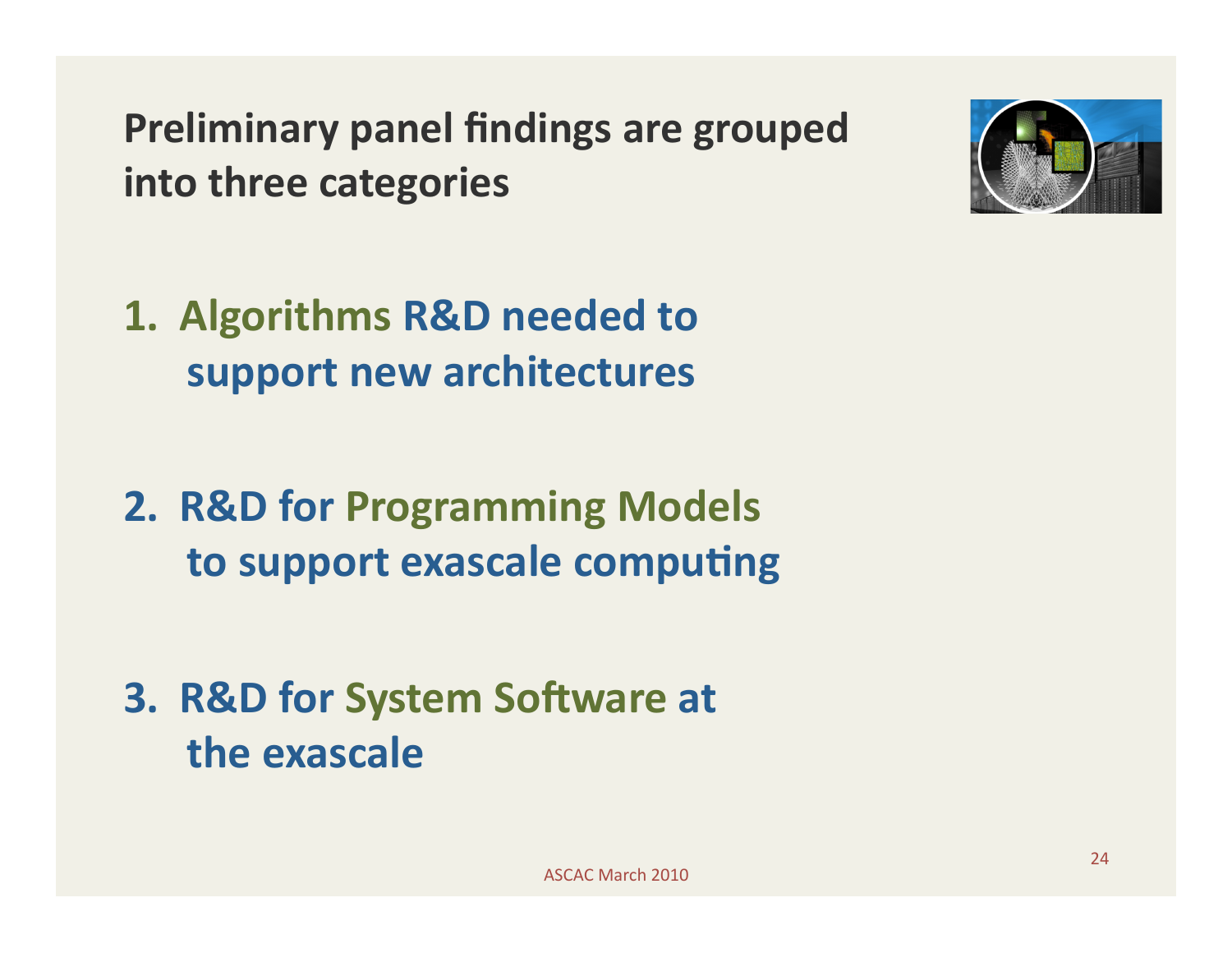#### **Algorithms R&D**

- 1. Re-cast critical applied math algorithms to **reflect impact of anticipated macro architecture evolution**
- **2. Adapt data analysis algorithms for exascale**
- **3. Address numerical analysis questions associated with move from bulk‐** synchronous to multi-task approaches
- **4. Develop "mini-applications": essential elements of critical applications**
- **5. Develop simulations of emerging architectures**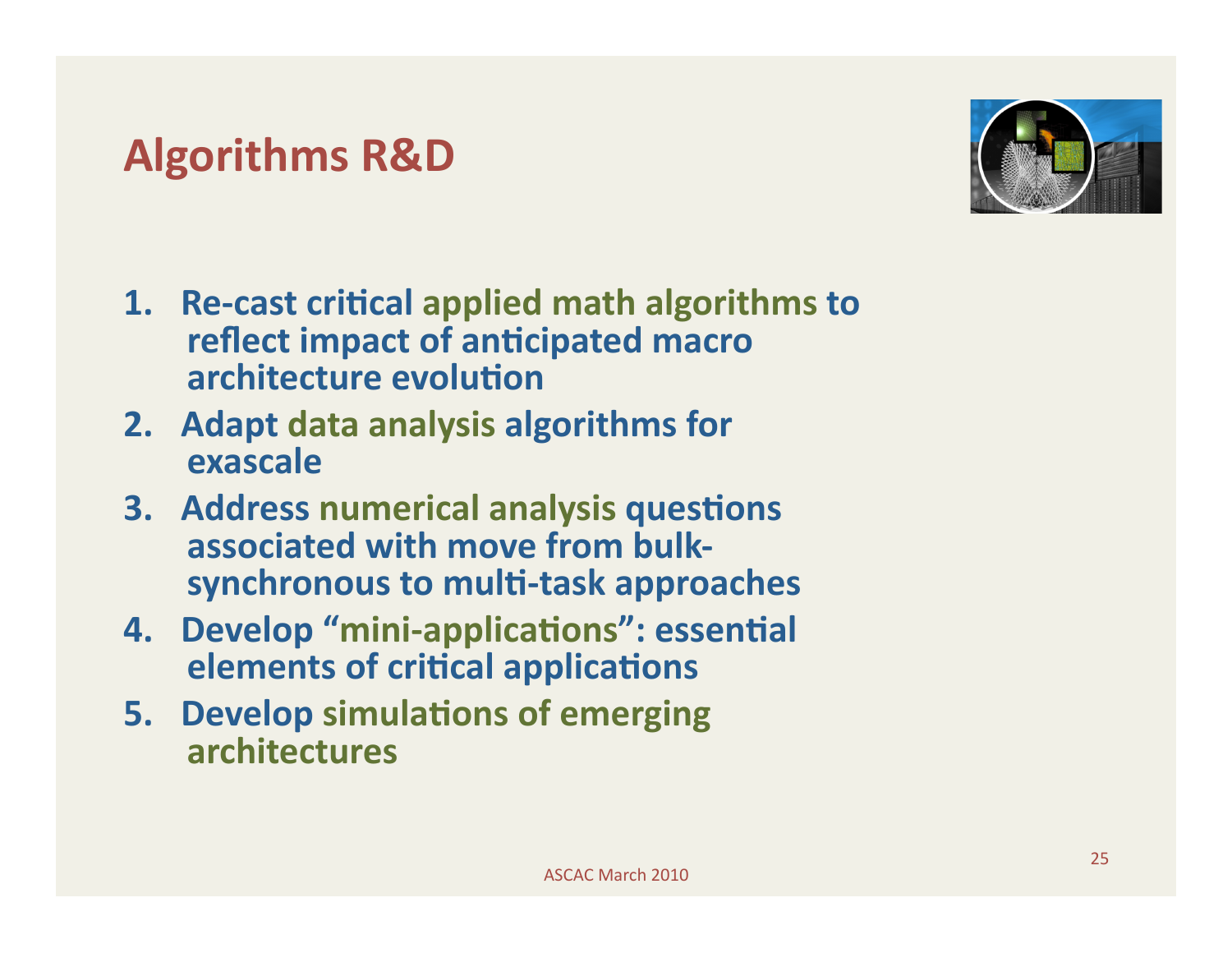#### **Re-cast critical applied math algorithms**



#### • **PDEs:**

- New PDE discretizations reflecting shift from FLOPto memory‐constrained hardware
- New algorithms with more compute, less communication

#### • **UQ:**

- Opportunity to re‐design codes with UQ built in
- Move statistics inside loops
- **Solvers and optimization methods:** 
	- Solvers with reduced global communication
	- Leverage low‐latency on‐ chip all‐gather
	- New sparse eigensolver formulations
	- FFTs

#### • **Novel algorithms:**

– Reduced‐precision arithmetic algorithms that store less, but maintain accuracy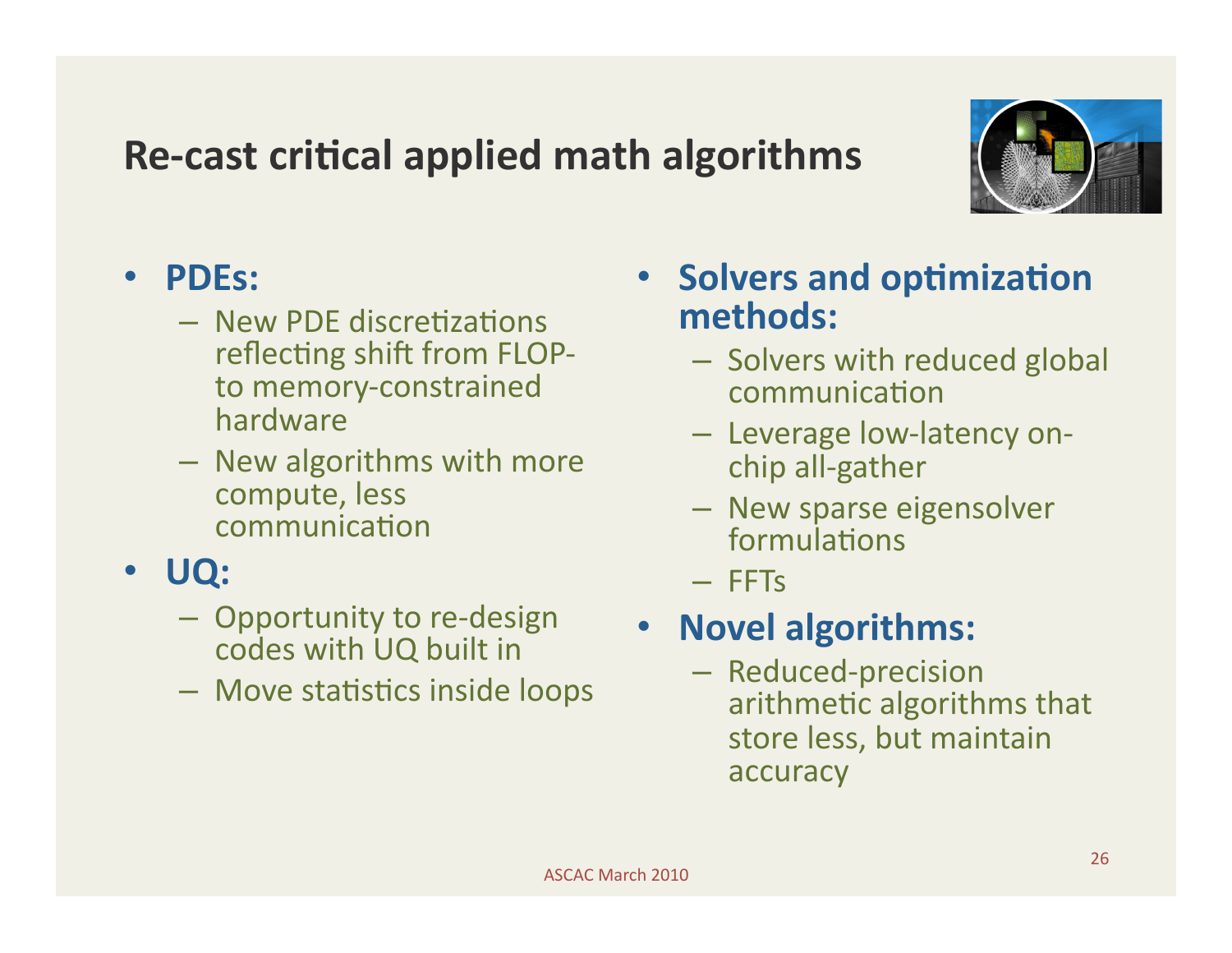### **Adapt data analysis algorithms to extreme scale environments**



- **Leverage increased node‐local NVRAM availability** 
	- "Back to the future:" out‐of‐core approaches
- **Analysis algorithms for streaming data**
- **Leverage global address space**
- **Where is the best place to do analysis?** 
	- $-$  In situ (part of simulation code)
	- $-$  Post processing on the exascale platform
	- Post processing on a dedicated analysis platform (but what about the I/O bottleneck?)
- **Research on development of common data structures or**  data access patterns to enable re-usable data analysis software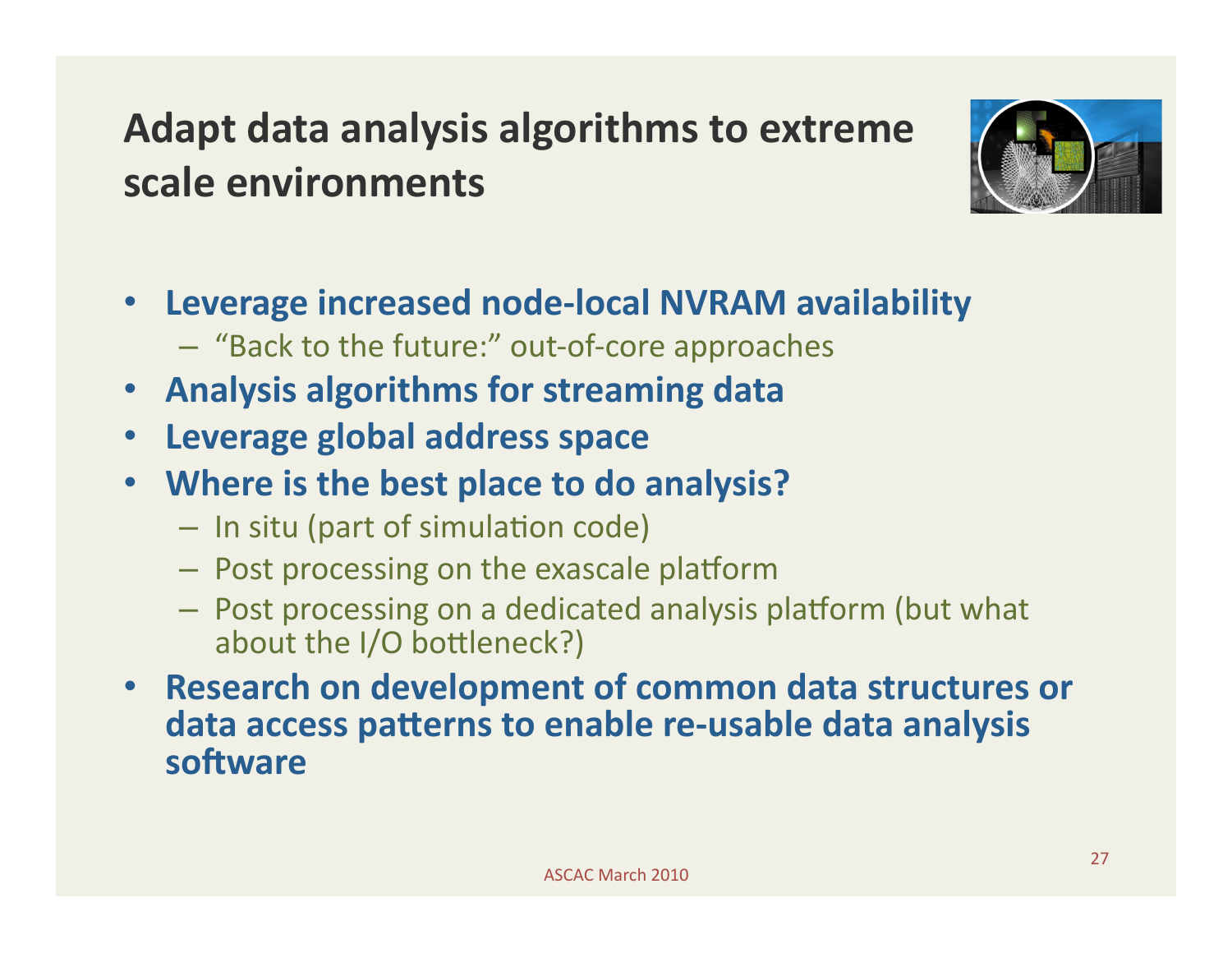**Address numerical analysis issues associated with move away from bulk‐ synchronous programming model** 



- **Accuracy, stability of multi-physics and multi-scale coupling**
- High-order operator splitting methods
- **Accuracy, stability of methods that apply operators more asynchronously**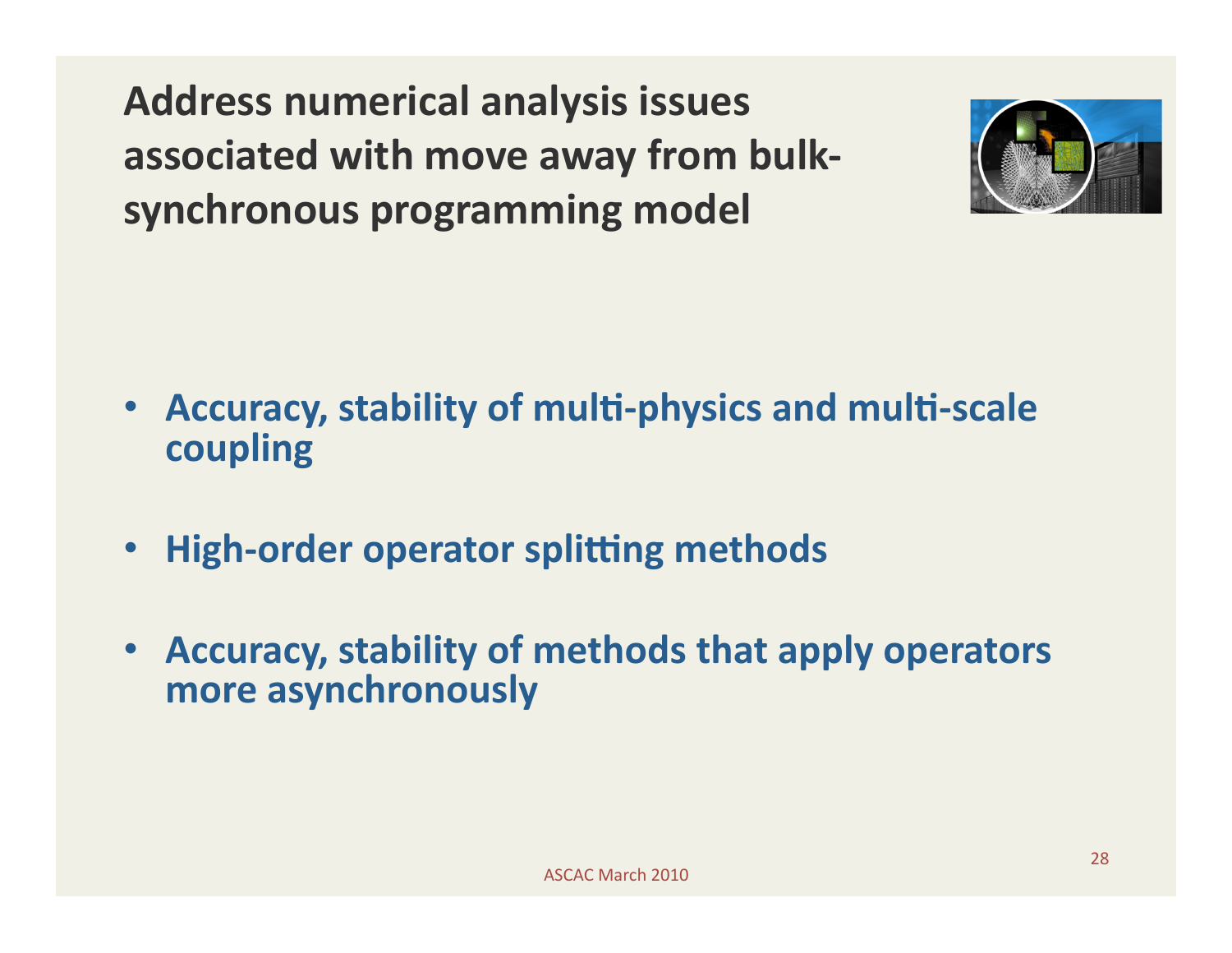### **Role of simulation as part of co-design**



- **Develop "mini-applications" that capture essential elements of large scientific applications** 
	- Hardware and system software engineers can understand critical performance issues
- **Develop simulation tools for emerging architectures** 
	- $-$  Algorithm, application developers can understand code performance on a range of potential architectures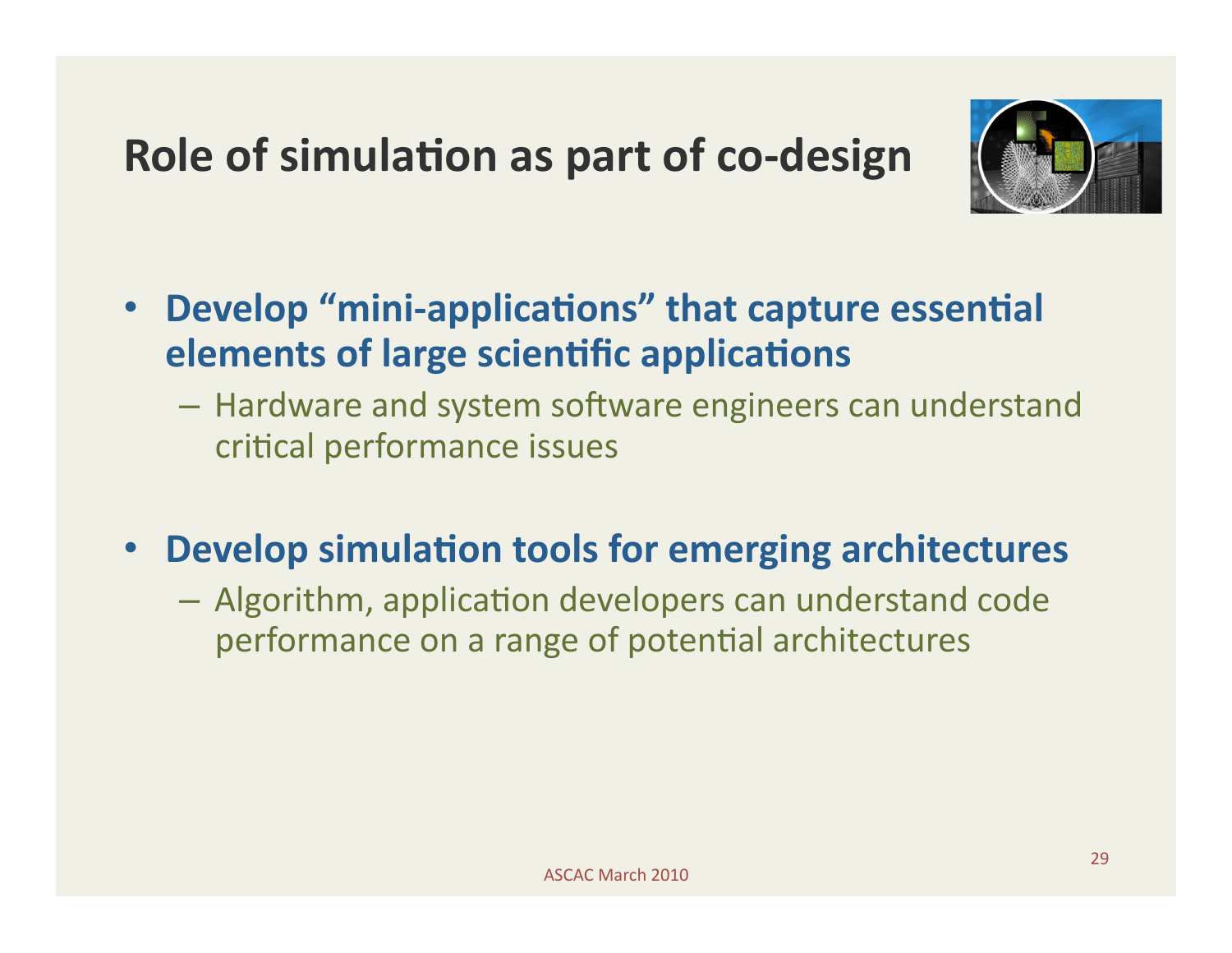### **New programming models**



- **1. R&D new exascale programming paradigms (e.g. MPI+X)**
- **2. Develop API's for dynamic resource management**
- **3. Programming models that support memory management at the exascale**
- **4. Scalable approaches for I/O**
- **5.** Interoperability tools to support transition to new **environment**
- **6. Language support for PE's at the exascale**
- **7. PM support for latency management**
- **8. PM support for fault tolerance/resilience**
- **9. API's for power management**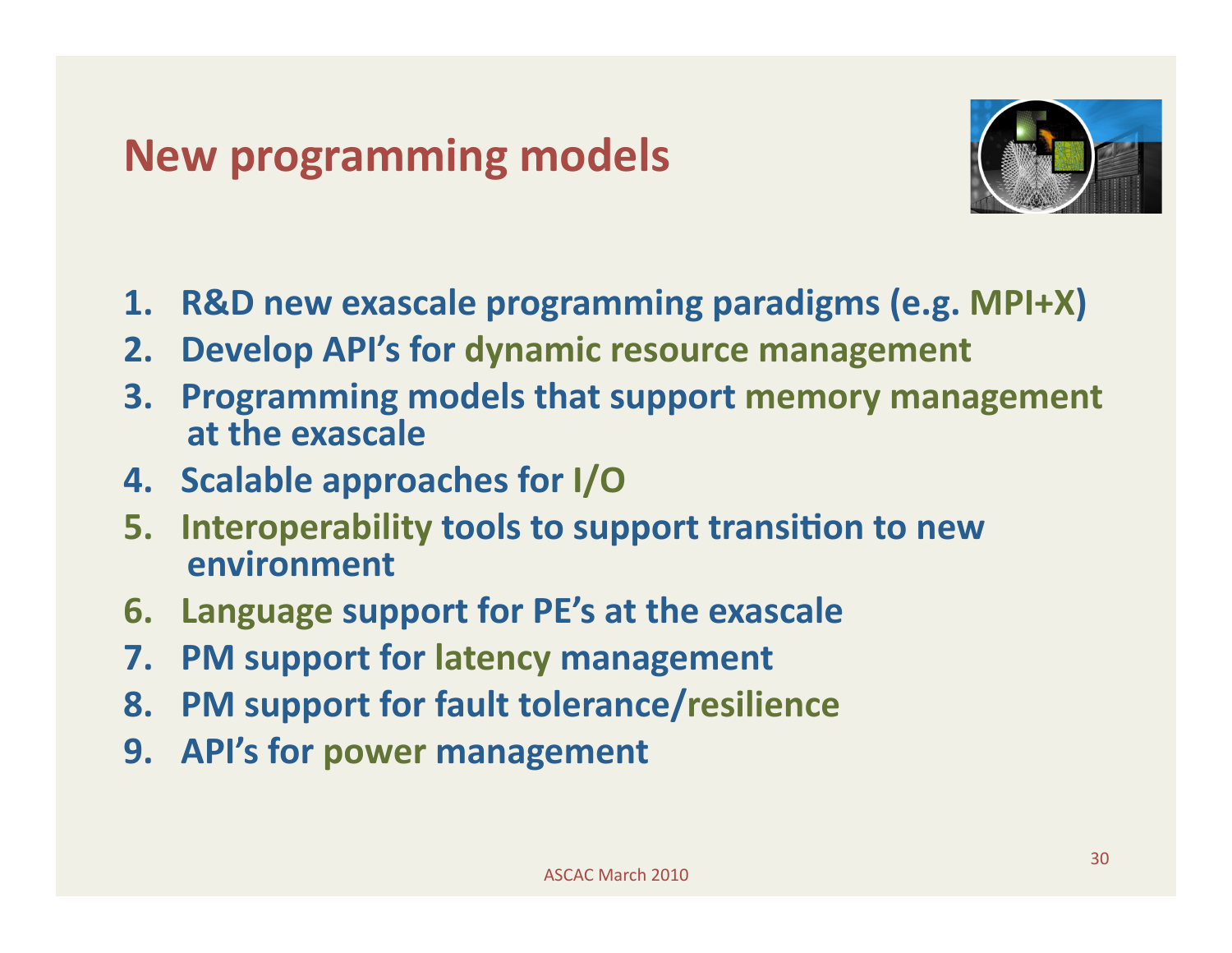### **Investigate and develop new exascale programming paradigms**



- **Hybrid programming models: MPI+X, with X=** 
	- OpenMP
	- Pthreads
	- CUDA (GPUs)
	- Chapel, UPC, co‐array Fortran
	- MPI
- **Effective abstractions that expose loop‐level and data‐ level parallelism**
- **Improved abstract machine model**
- **Programming model**  support for multiple **networks on same machine**
- *New PM an opportunity to*  **change how computational** *science is done:* 
	- $-$  *Introduction of intrusive (but more efficient) UQ techniques*
	- $-$  MPMD approach to multi*physics application codes*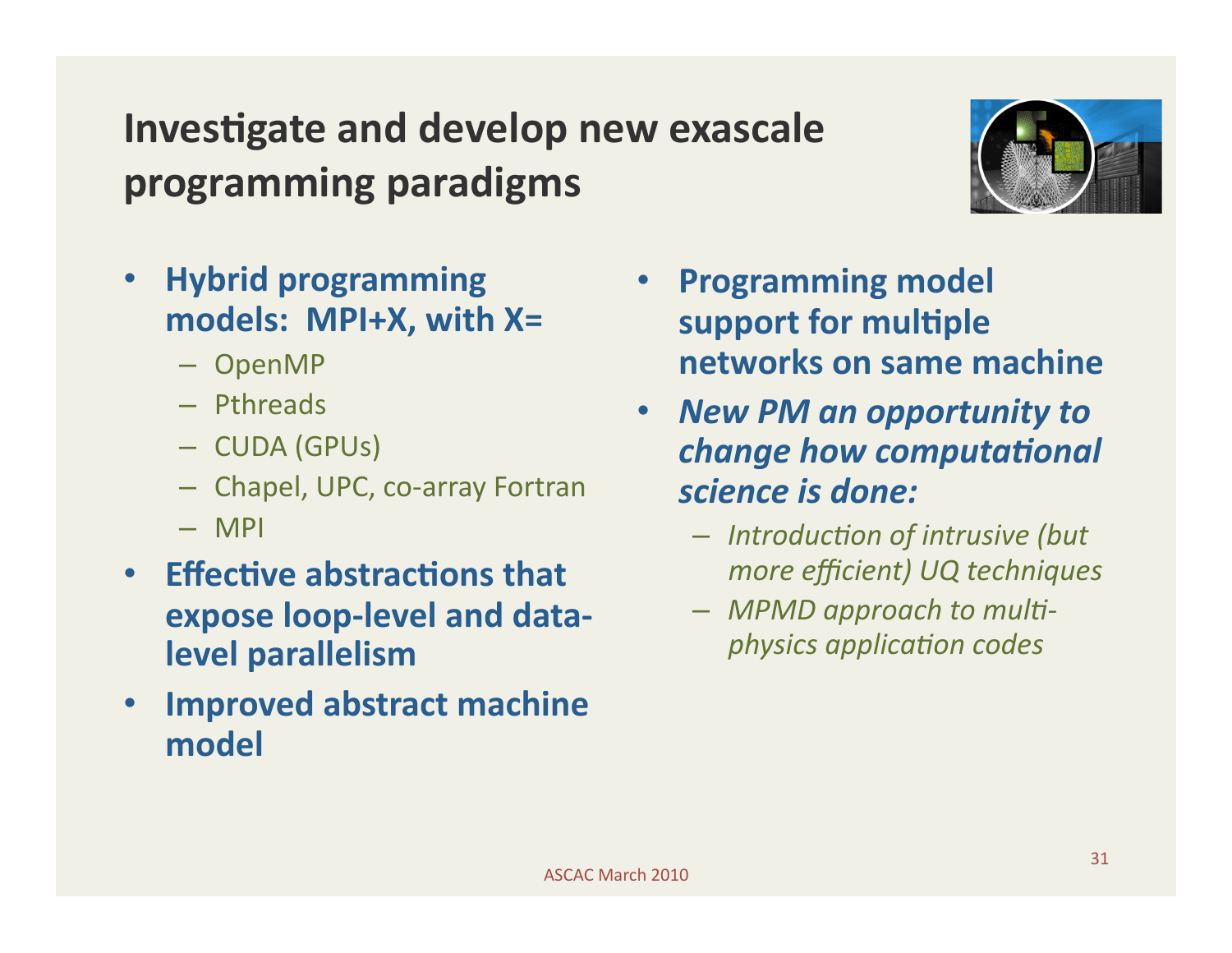# • **Interoperability**

 $-$  Migration from old PMs/ languages will be gradual

**Memory management, I/O,** 

• **Memory management** 

– PGAS language support

– Memory consistency

models to support

discrete algorithms

**interoperability, language support** 

– Need support for interoperability between "old" and "new"

## • **I/O**

- Consider database approaches (object models) for I/O
- PM support for data structure linearization

#### • **Language support**

- Asynchronous algorithms
- Uncertainty‐carrying variables

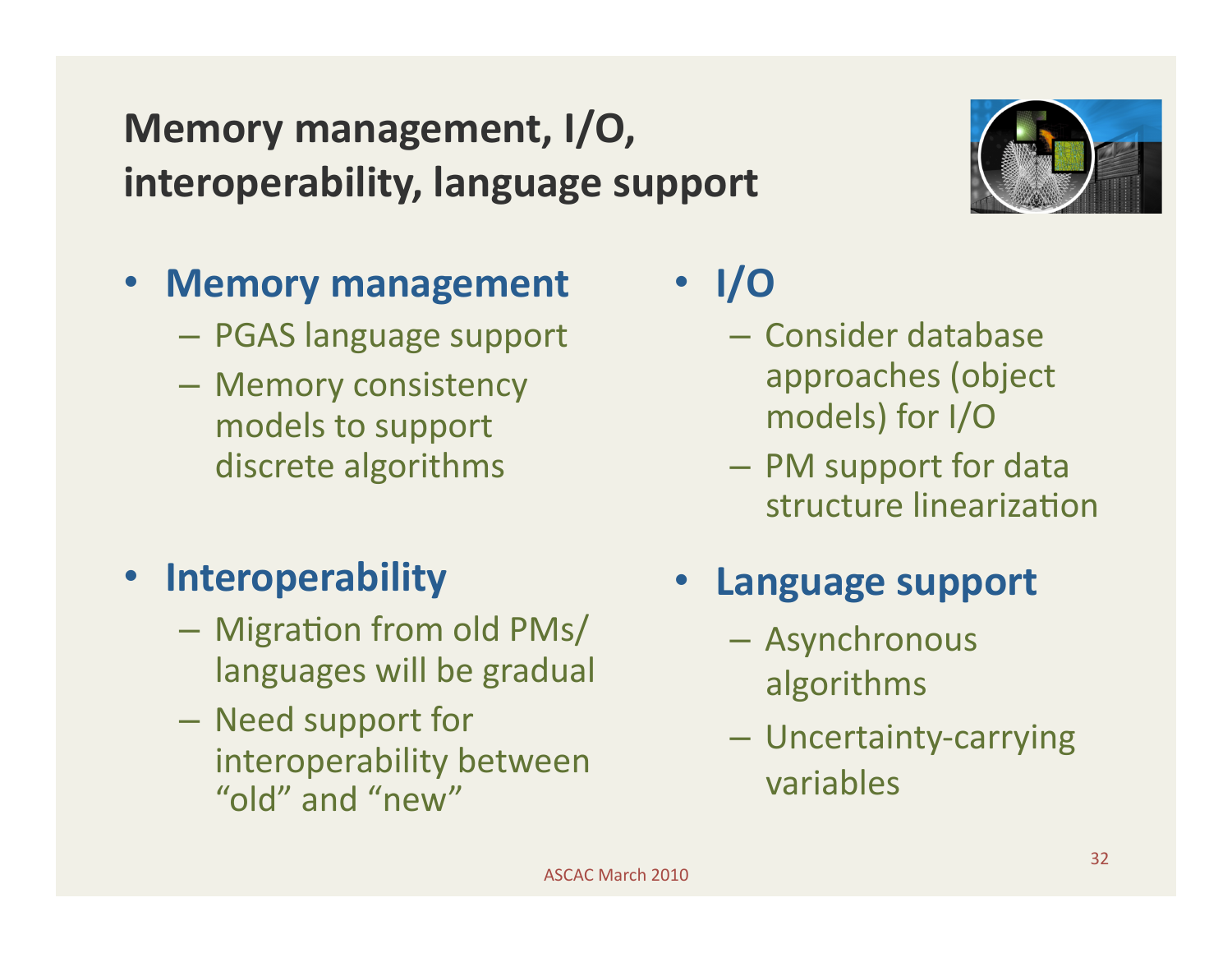#### **Latency, Resilience, Power, New approaches**



- **Latency management** 
	- Need capability to overlap computing, analysis, communication,  $I/O$
- **Power** 
	- Power‐aware programming models
- **Resilience** 
	- PM support for fault management
	- Fault‐tolerant MPI collectives
	- $-$  API for checkpointing

#### • **New approaches**

- Message‐driven PM's for scientific applications?
- API to support execution through a DAG
- PM's for in‐situ data analysis

ASCAC March 2010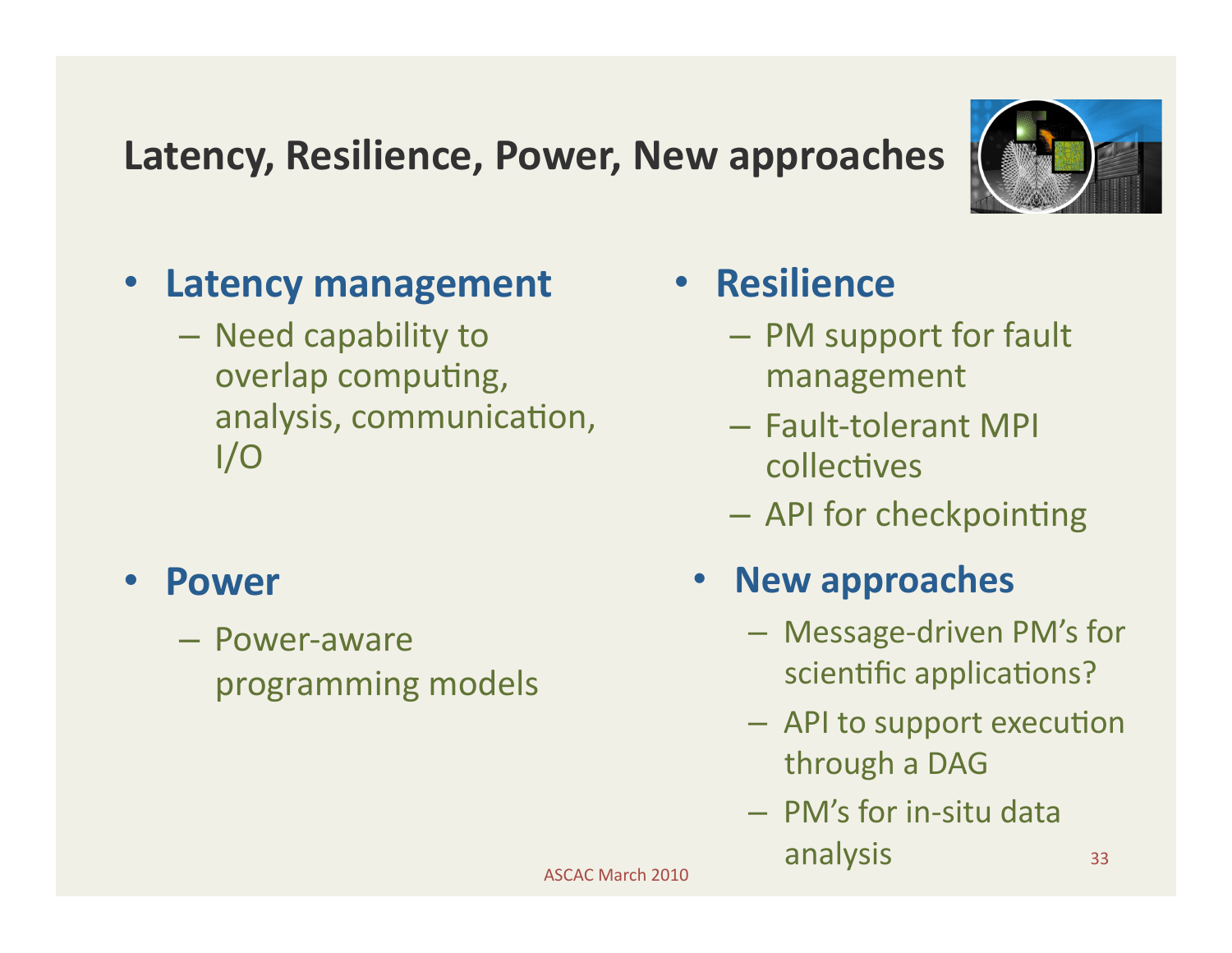#### **System Software**



- **1. System software tools to support node-level parallelism**
- **2. System support for dynamic resource allocation**
- **3. System software support for memory access**
- **4. Performance/Resource measurement and analysis tools**
- **5. System tools to support fault management**
- **6. System support for exascale I/O**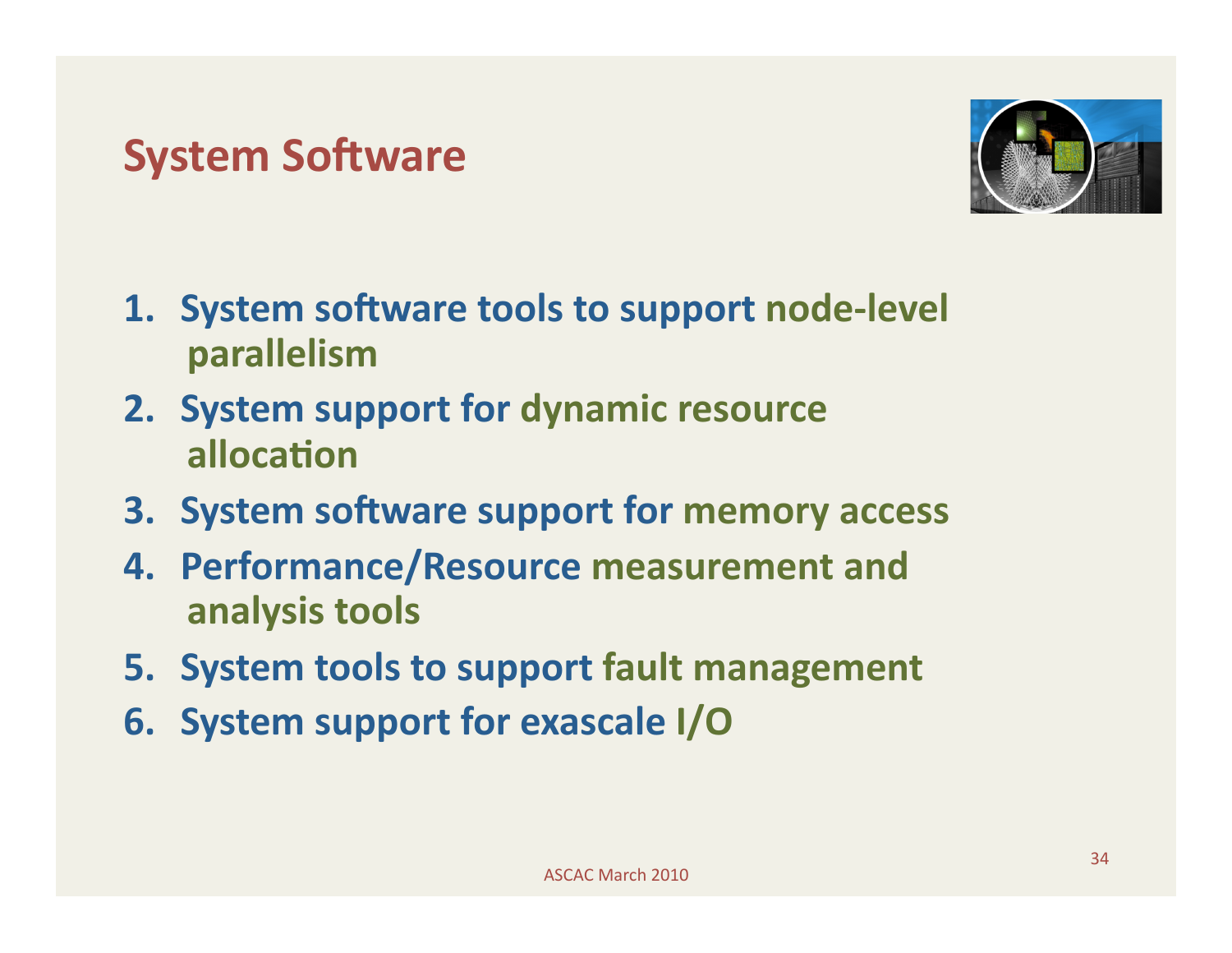### **Support for node‐level parallelism**



- **Small light‐weight messages**
- **Light-weight fine-grained and flexible synchronization**
- **Latency tolerance through high degree of threading**
- **System calls for node‐level parallelism**
- **Low cost thread create/destroy**
- Software control of on-chip data movement to enhance **performance**
- **Fast all‐reduce (for fast inner products)**
- **Tools to manage communication patterns**
- **Tools to support move away from bulk‐synchronous parallelism**
- **Tools to support maintenance of local state when objects migrate between processors**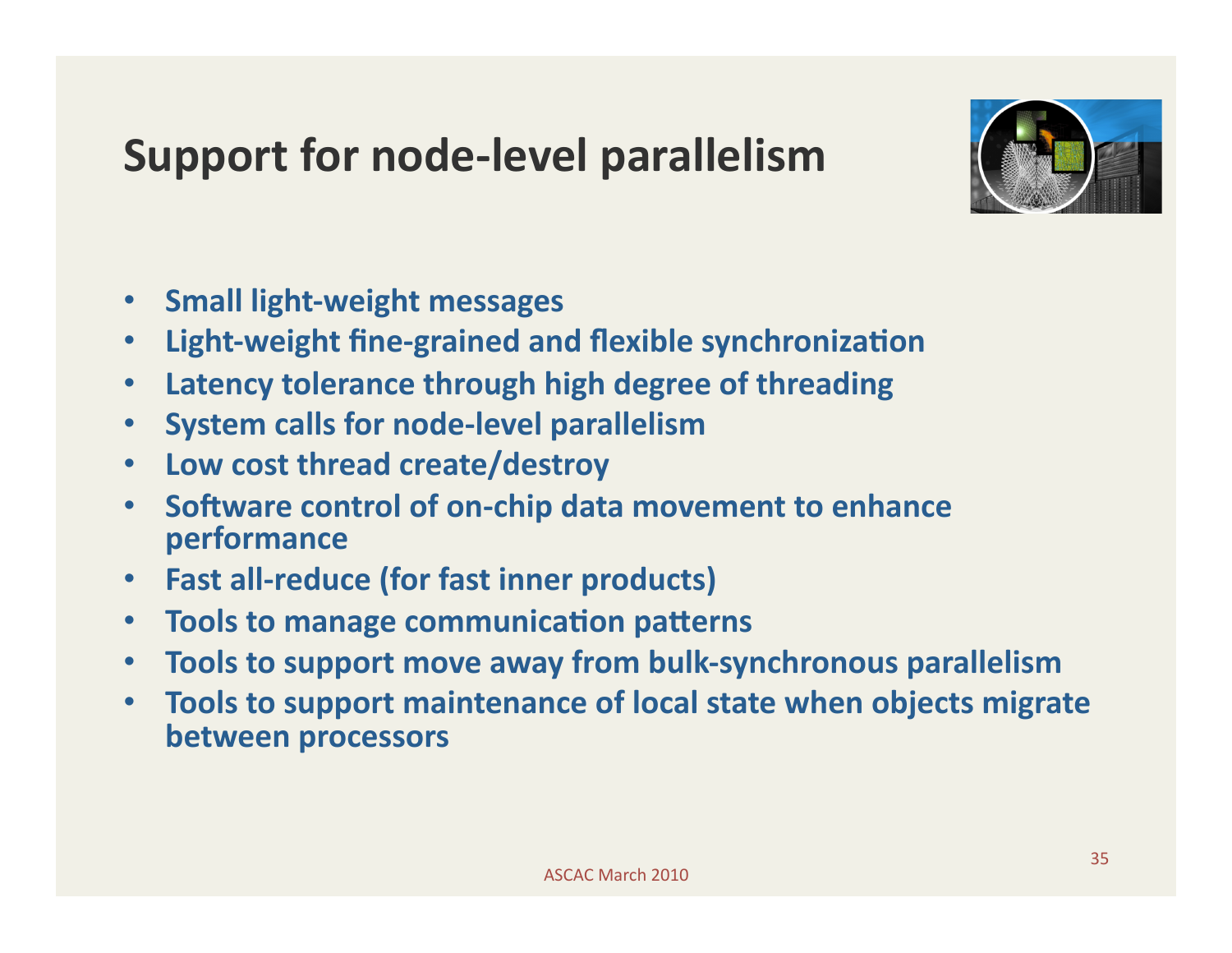## **System software support for memory access**



- **Support for GAS to replace cache‐coherence as as mechanism**
- **Research the use of GAS in partitioning of graphs**
- **Tools to manage memory hierarchies**
- **Ability to turn off memory hierarchy for accesses that cannot make good use of it**
- **Hooks for direct access to memory management**
- **Support to allow local memory to be configured in either scratchpad or cache mode**
- **System support for data provenance to support data analysis**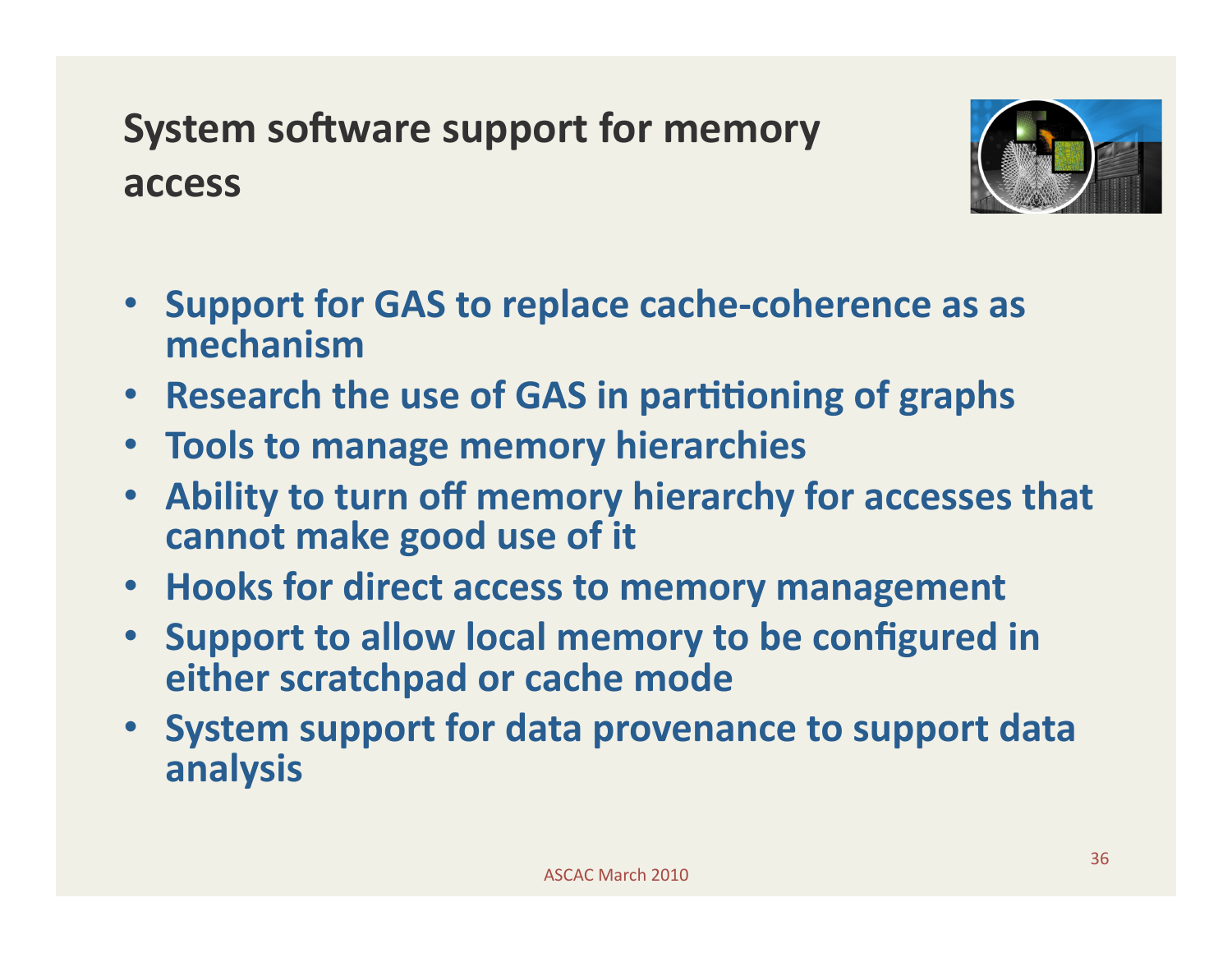**Performance / Resource measurement and analysis tools for exascale** 



- **Apply data mining methods to help develop performance measurement tools**
- **Performance tools for heterogeneous environments**
- New performance analysis tools, particularly for **hybrid programs**
- **System calls to query relative costs of various operations** 
	- Both static and dynamic information is needed
- **Runtime layer functionality to provide information about system state**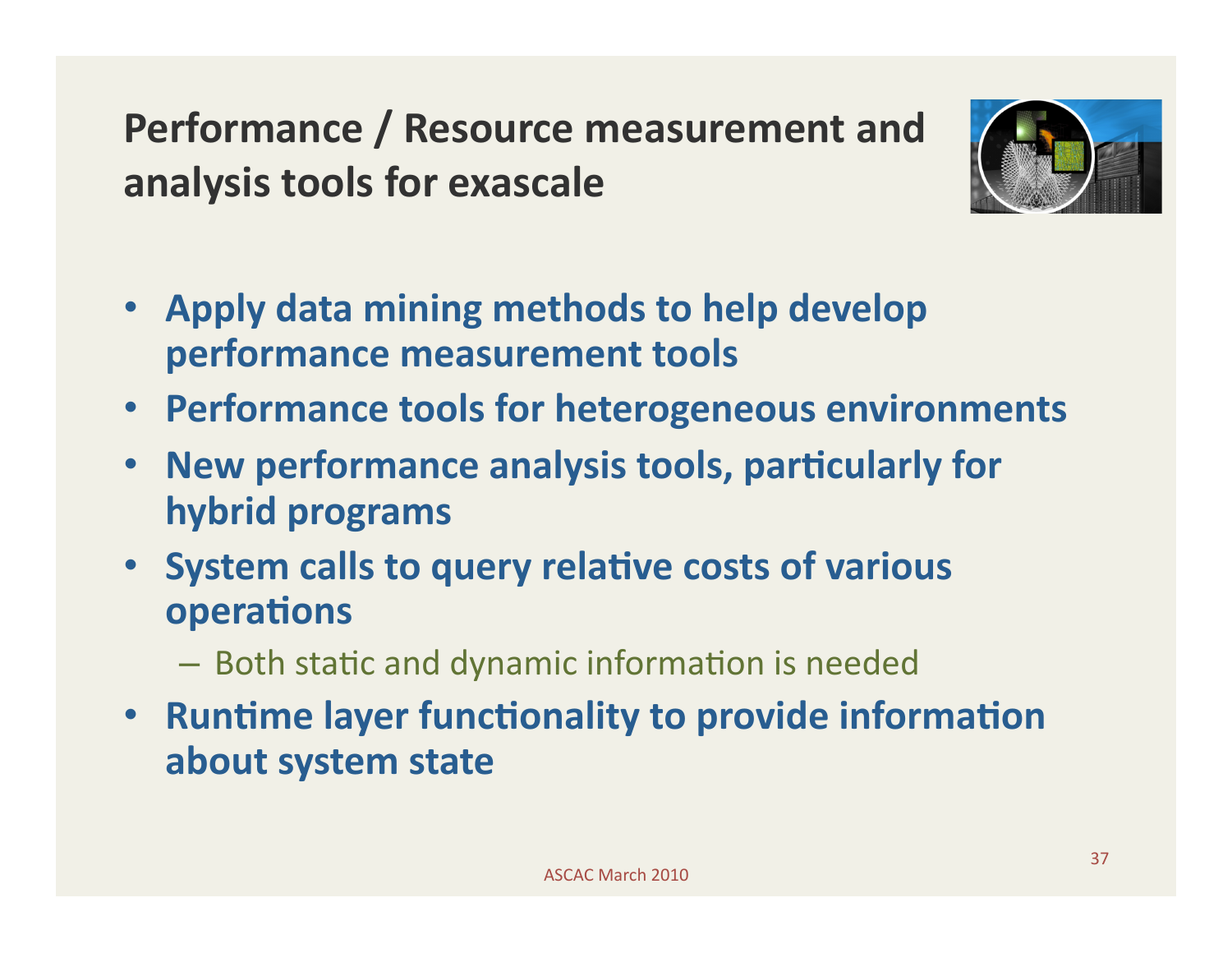## **System tools for fault management**



- **Tools to support fault tolerance management**   $-$  E.g. Fault notification API
- **Research in debugging at scale**
- **Research the fault-tolerance implications of UQ**
- **Develop a taxonomy of faults to support advanced fault handling**
- Understand the role of system software in resilience
- **If smaller system (e.g. 10%) is used for data analysis, observe that:** 
	- Resilience will be less of a problem since it won't be possible to move large amounts of data off of the main compute platform